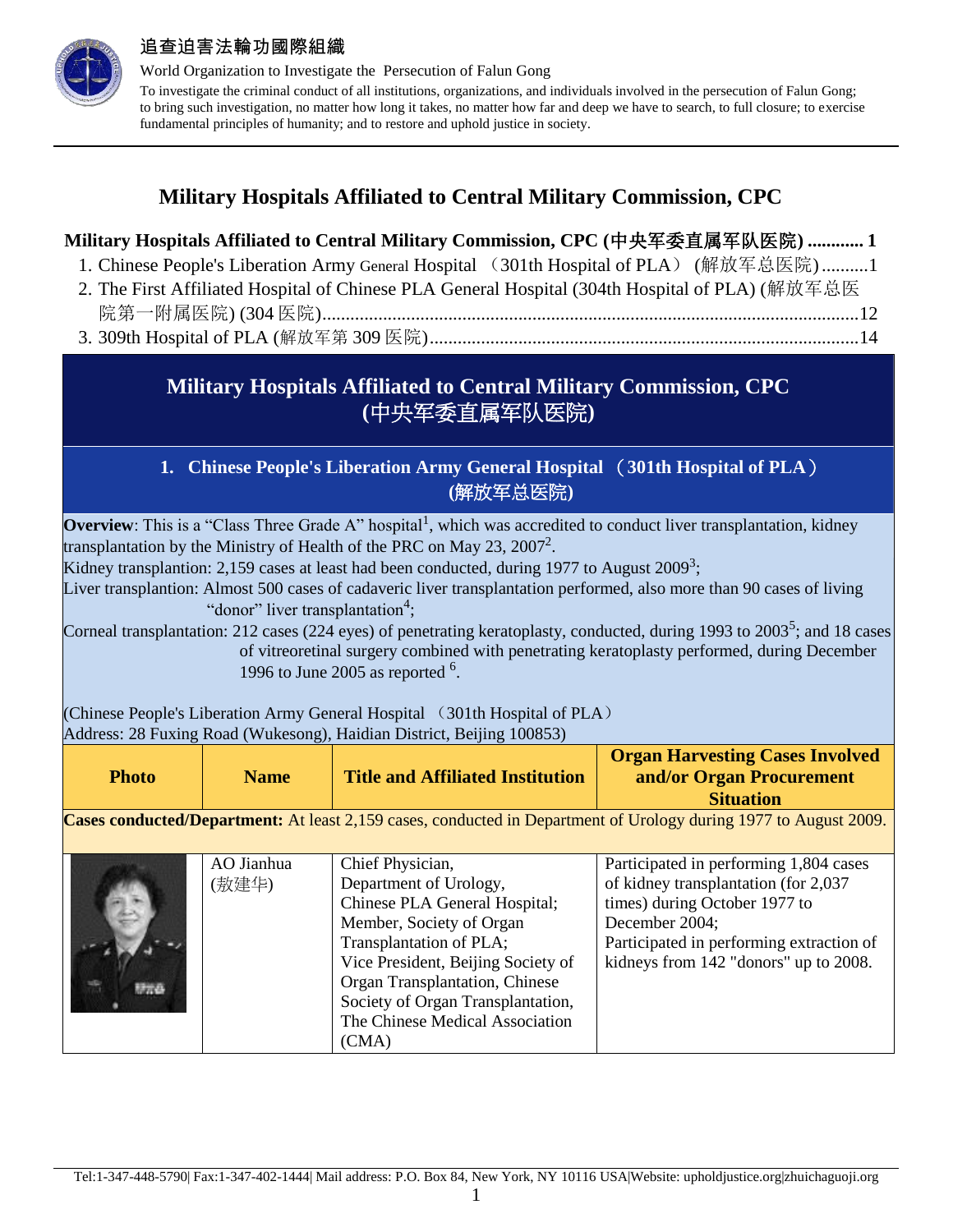

### World Organization to Investigate the Persecution of Falun Gong

| <b>DONG Jun</b><br>(董隽) | Deputy Chief Physician, Associate<br>Professor,<br>Department of Urology,<br>Chinese PLA General Hospital;<br>Member, Youth Committee,<br>Beijing Society of Organ<br>Transplantation, The Chinese<br>Medical Association (CMA) | Participated in performing 1,804 cases<br>of kidney transplantation (for 2,037<br>times) during October 1977 to<br>December 2004; (also reports showing<br>his conduction of 500 cases of kidney<br>transplantation starting from 1996.) |
|-------------------------|---------------------------------------------------------------------------------------------------------------------------------------------------------------------------------------------------------------------------------|------------------------------------------------------------------------------------------------------------------------------------------------------------------------------------------------------------------------------------------|
| CAI Wei<br>(蔡伟)         | Chief Physician, Professor,<br>Department of Urology,<br>Chinese PLA General Hospital                                                                                                                                           | Participated in performing 1,804 cases<br>of kidney transplantation (for 2,037<br>times) during October 1977 to<br>December 2004.                                                                                                        |
| LU Jinshan<br>(卢锦山)     | Deputy Chief Physician, Associate<br>Professor,<br>Department of Urology,<br>Chinese PLA General Hospital                                                                                                                       | Participated in performing 1,804 cases<br>of kidney transplantation (for 2,037<br>times) during October 1977 to<br>December 2004.                                                                                                        |
| <b>ZHANG Xu</b><br>(张旭) | Chief Physician, Professor,<br>Director,<br>Department of Urology,<br>Chinese PLA General Hospital                                                                                                                              | Participated in performing 2,159 cases<br>of kidney transplantation during 1977 to<br>August 2009.                                                                                                                                       |
| <b>SONG Tao</b><br>(宋涛) | Chief Physician, Professor,<br>Department of Urology,<br>Chinese PLA General Hospital                                                                                                                                           | Participated ever in performing kidney<br>transplantation (the number of cases, to<br>be investigated).                                                                                                                                  |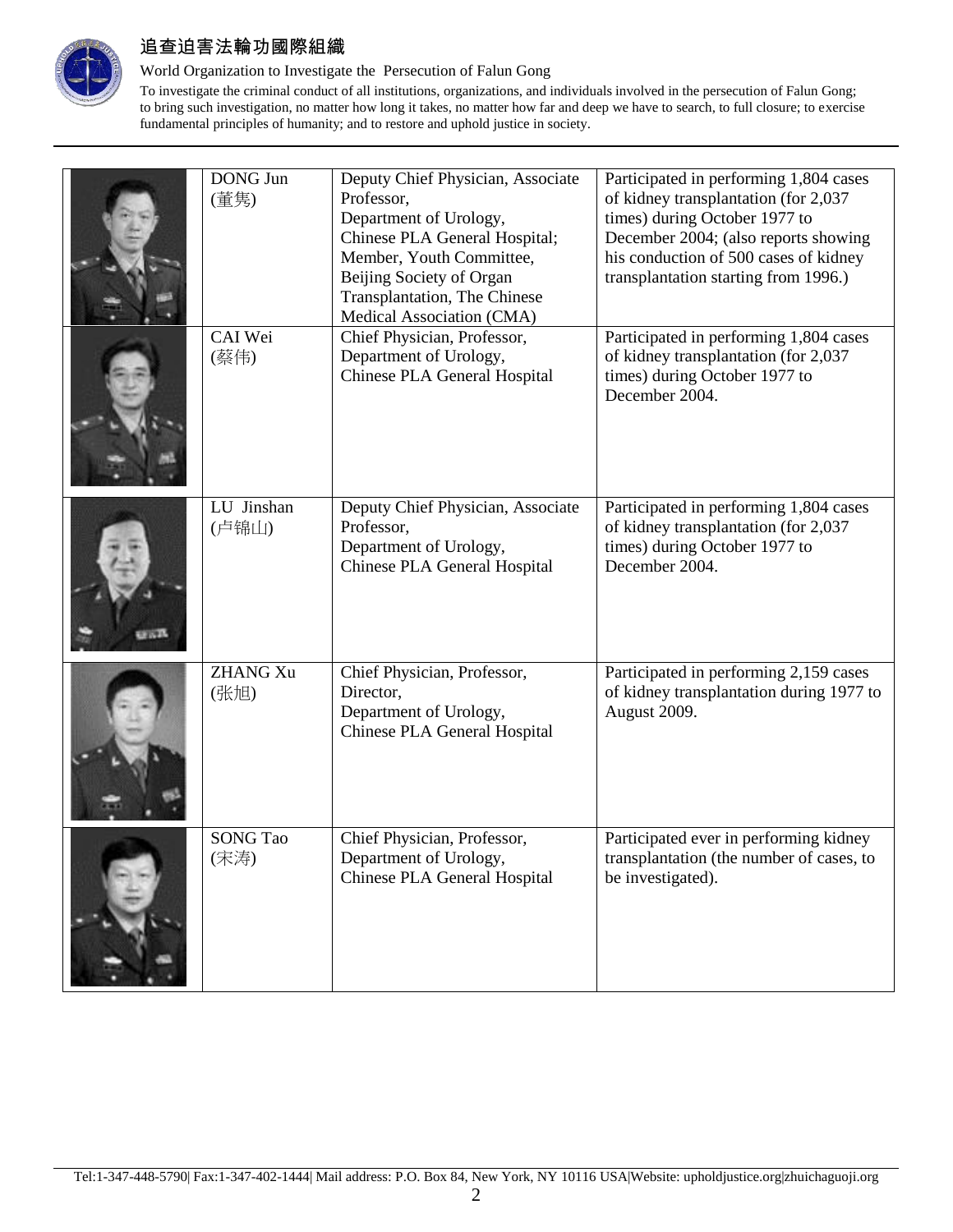

### World Organization to Investigate the Persecution of Falun Gong

| HE Xueyou<br>(何学酉)                | Chief Physician,<br>Department of Urology,<br>Chinese PLA General Hospital                                                                                                                                                                           | Participated in performing 1,804 cases<br>of kidney transplantation (for 2,037<br>times) during October 1977 to<br>December 2004.                                                                                      |
|-----------------------------------|------------------------------------------------------------------------------------------------------------------------------------------------------------------------------------------------------------------------------------------------------|------------------------------------------------------------------------------------------------------------------------------------------------------------------------------------------------------------------------|
| <b>GAO</b> Jiangping<br>(高江平)     | Chief Physician, Professor,<br>Deputy Director,<br>Department of Urology,<br>Chinese PLA General Hospital;<br>Member, Chinese Society of Organ<br>Transplantation, The Chinese<br>Medical Association (CMA)                                          | Participated in performing 1,804 cases<br>of kidney transplantation (for 2,037<br>times) during October 1977 to<br>December 2004.                                                                                      |
| LI Yantang<br>(李炎唐)               | Chief Physician, Professor,<br>Department of Urology,<br>Chinese PLA General Hospital;<br>Vice President, Beijing Society of<br>Urology;<br>President, Beijing Society of Organ<br><b>Transplantation</b> , The Chinese<br>Medical Association (CMA) | Participated in performing 1,804 cases<br>of kidney transplantation (for 2,037<br>times) during October 1977 to<br>December 2004.                                                                                      |
| <b>WANG</b><br>Xiaoxiong<br>(王晓雄) | Chief Physician, Professor,<br>Department of Urology,<br>Chinese PLA General Hospital                                                                                                                                                                | Participated in performing 1,804 cases<br>of kidney transplantation (for 2,037<br>times) during October 1977 to<br>December 2004                                                                                       |
| <b>HONG</b> Baofa<br>(洪宝发)        | Chief Physician, Professor,<br>Department of Urology,<br>Chinese PLA General Hospital                                                                                                                                                                | Participated in performing 1,804 cases<br>of kidney transplantation (for 2,037<br>times) during October 1977 to<br>December 2004;<br>Participated in performing extraction of<br>kidneys from 142 "donors" up to 2008. |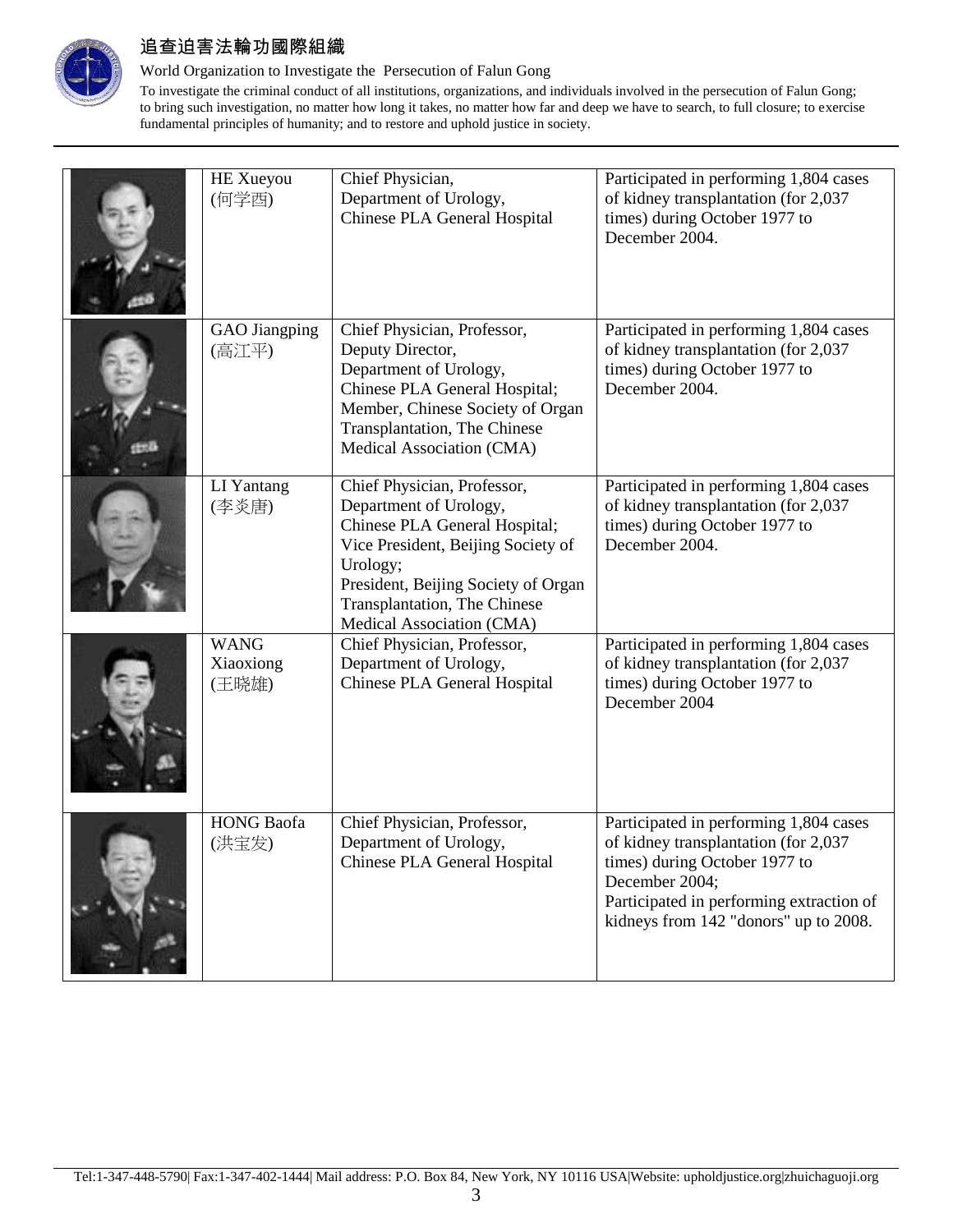

### World Organization to Investigate the Persecution of Falun Gong

| <b>ZHANG</b> Lei<br>(张磊)         | Chief Physician,<br>Department of Urology,<br>Chinese PLA General Hospital        | Participated in performing 1,804 cases<br>of kidney transplantation (for 2,037<br>times) during October 1977 to<br>December 2004.                           |
|----------------------------------|-----------------------------------------------------------------------------------|-------------------------------------------------------------------------------------------------------------------------------------------------------------|
| <b>YANG Yong</b><br>(杨勇)         | Deputy Chief Physician,<br>Department of Urology,<br>Chinese PLA General Hospital | Participated in performing 1,804 cases<br>of kidney transplantation (for 2,037<br>times) during October 1977 to<br>December 2004.                           |
| ZHAO Guohua<br>(赵国华)             | Department of Urology,<br>Chinese PLA General Hospital                            | Participated in performing kidney<br>transplantation (the number of cases, to<br>be investigated).                                                          |
| MA Xin<br>(马鑫)                   | Department of Urology,<br>Chinese PLA General Hospital                            | Participated in performing kidney<br>transplantation (the number of cases, to<br>be investigated).                                                          |
| XU Dianyi<br>(许殿乙)<br>(deceased) | Department of Urology,<br>Chinese PLA General Hospital                            | Participated in performing 1,804 cases<br>of kidney transplantation (for 2,037<br>times) during October 1977 to<br>December 2004.                           |
| <b>SHI</b> Lixin<br>(史立新)        | Department of Urology,<br>Chinese PLA General Hospital                            | Participated in performing 142 cases of<br>kidney transplantation up to 2008; also<br>in performing the related extraction of<br>kidneys from 142 "donors". |
| WANG Wei<br>(王威)                 | Department of Urology,<br>Chinese PLA General Hospital                            | Participated in performing 142 cases of<br>kidney transplantation up to 2008; also<br>in performing the related extraction of<br>kidneys from 142 "donors". |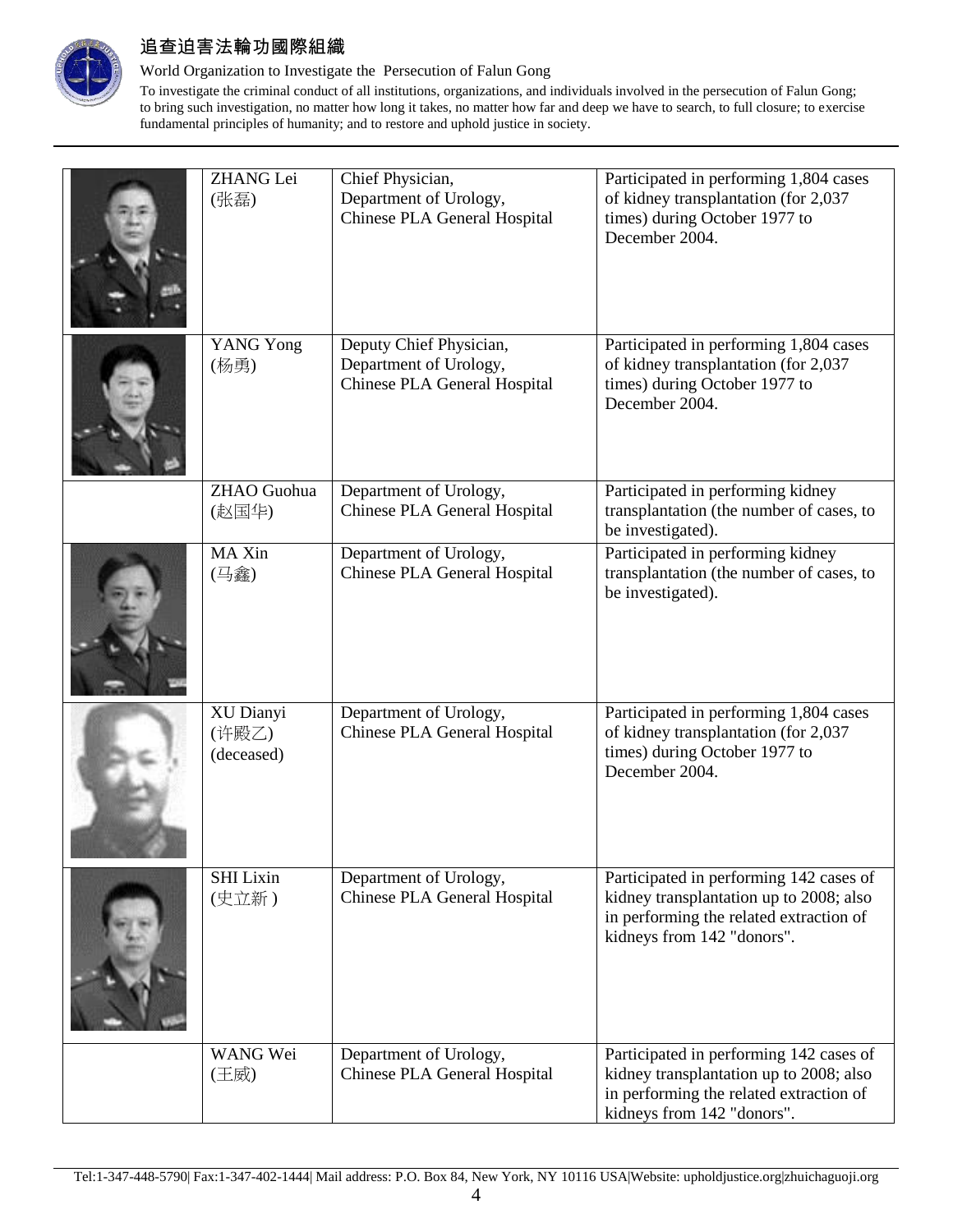

### World Organization to Investigate the Persecution of Falun Gong

|                                                                                                                                                                                                 | <b>ZU</b> Qiang<br>(祖强) | Department of Urology,<br><b>Chinese PLA General Hospital</b>                     | Participated in performing extraction of<br>kidneys from 58 "donors" during March<br>2008 to January 2010.                                  |  |
|-------------------------------------------------------------------------------------------------------------------------------------------------------------------------------------------------|-------------------------|-----------------------------------------------------------------------------------|---------------------------------------------------------------------------------------------------------------------------------------------|--|
|                                                                                                                                                                                                 | GUO Gang<br>(郭刚)        | Deputy Chief Physician,<br>Department of Urology,<br>Chinese PLA General Hospital | Participated in performing extraction of<br>kidneys from 58 "donors" during March<br>2008 to January 2010.                                  |  |
|                                                                                                                                                                                                 | LI Hongzhao<br>(李宏召)    | Department of Urology,<br>Chinese PLA General Hospital                            | Participated in performing extraction of<br>kidneys from 58 "donors" during March<br>2008 to January 2010.                                  |  |
|                                                                                                                                                                                                 | YANG Suxia<br>(杨素霞)     | Department of Urology,<br>Chinese PLA General Hospital                            | Participated in performing extraction of<br>kidneys from 58 "donors" during March<br>2008 to January 2010.                                  |  |
|                                                                                                                                                                                                 | FU Weijun<br>(符伟军)      | Department of Urology,<br>Chinese PLA General Hospital                            | Participated in performing 21 cases of<br>kidney transplantation up to May 2003.                                                            |  |
|                                                                                                                                                                                                 | <b>WANG Ke</b><br>(王科)  | Department of Urology,<br>Chinese PLA General Hospital                            | Participated in performing 37 cases of<br>kidney transplantation organized in<br>309th Hospital of PLA, during July<br>2004 to August 2005. |  |
| Cases conducted/Department: Almost 500 cases of cadaveric liver transplantation, conducted in Liver Transplantation<br>Center; also more than 90 cases of living "donor" liver transplantation. |                         |                                                                                   |                                                                                                                                             |  |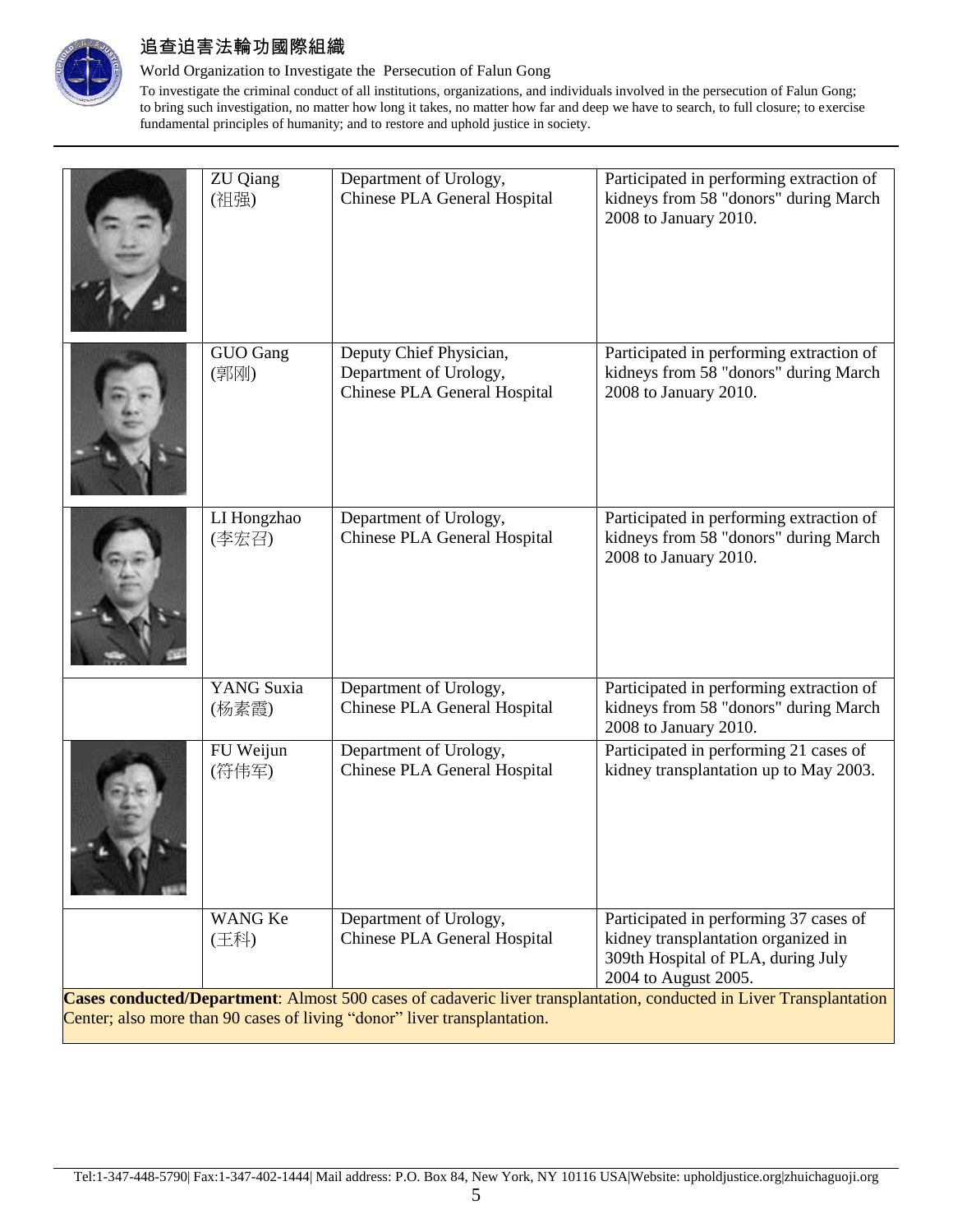

### World Organization to Investigate the Persecution of Falun Gong

| <b>DONG</b> Jiahong<br>(董家鸿) | Chief Physician, Professor,<br>Department of Hepatobiliary<br>Surgery;<br>President,<br>Hospital of Hepatobiliary Surgery;<br>Deputy Director, Institute of<br>Hepatobiliary Surgery of PLA,<br>Chinese PLA General Hospital;<br>Member, Organ Transplantation<br>Committee, Ministry of Health of<br>the PRC;<br><b>Standing Member, Chinese Society</b><br>of Organ Transplantation, The<br><b>Chinese Medical Association</b><br>(CMA) | Performed as chief operating surgeon,<br>different types of liver transplantation<br>for over 700 cases; (also reports<br>showing his participation of performing<br>extraction of livers for 407 cases of full-<br>size orthotopic liver transplantation in<br>Southwest Hospital during Febuary<br>1999 to Febuary 2007, from "donors"<br>with parameter of warm ischemic time<br>less than 7 min.) |
|------------------------------|-------------------------------------------------------------------------------------------------------------------------------------------------------------------------------------------------------------------------------------------------------------------------------------------------------------------------------------------------------------------------------------------------------------------------------------------|-------------------------------------------------------------------------------------------------------------------------------------------------------------------------------------------------------------------------------------------------------------------------------------------------------------------------------------------------------------------------------------------------------|
| LU<br>Shichun<br>(卢实春)       | Chief Physician, Professor,<br>Director,<br>Department of Hepatobiliary<br>Surgery,<br>Clinic Section of Surgery,<br>Chinese PLA General Hospital;<br>Member, Liver Transplantation<br>Group, Chinese Society of<br>Transplantation;<br>Member, Liver Transplantation<br>Group, Chinese Society of General<br>Surgery, , The Chinese Medical<br>Association (CMA)                                                                         | Participated ever in performing over 700<br>cases of liver transplantation.                                                                                                                                                                                                                                                                                                                           |
| <b>WANG Yanbin</b><br>(王彦斌)  | Deputy Chief Physician,<br>President's Assistant,<br>Hospital of Hepatobiliary Surgery,<br>Chinese PLA General Hospital                                                                                                                                                                                                                                                                                                                   | Participated in performing 218 cases of<br>liver transplantation during January<br>2003 to December 2006.                                                                                                                                                                                                                                                                                             |
| SHI Xianjie<br>(史宪杰)         | Chief Physician, Professor,<br>Department of Hepatobiliary<br>Surgery,<br>Chinese PLA General Hospital;<br>Youth Member, Beijing Society of<br>Organ Transplantation, The<br><b>Chinese Medical Association</b><br>(CMA)                                                                                                                                                                                                                  | Participated in performing liver<br>transplantation from 2000; in 500 cases<br>of living liver transplantation up to<br>present; (also reports showing his<br>participation of performing extraction of<br>livers from 250 "donors" with parameter<br>of warm ischemic time less than 8 min,<br>during January 2002 to January 2009.)                                                                 |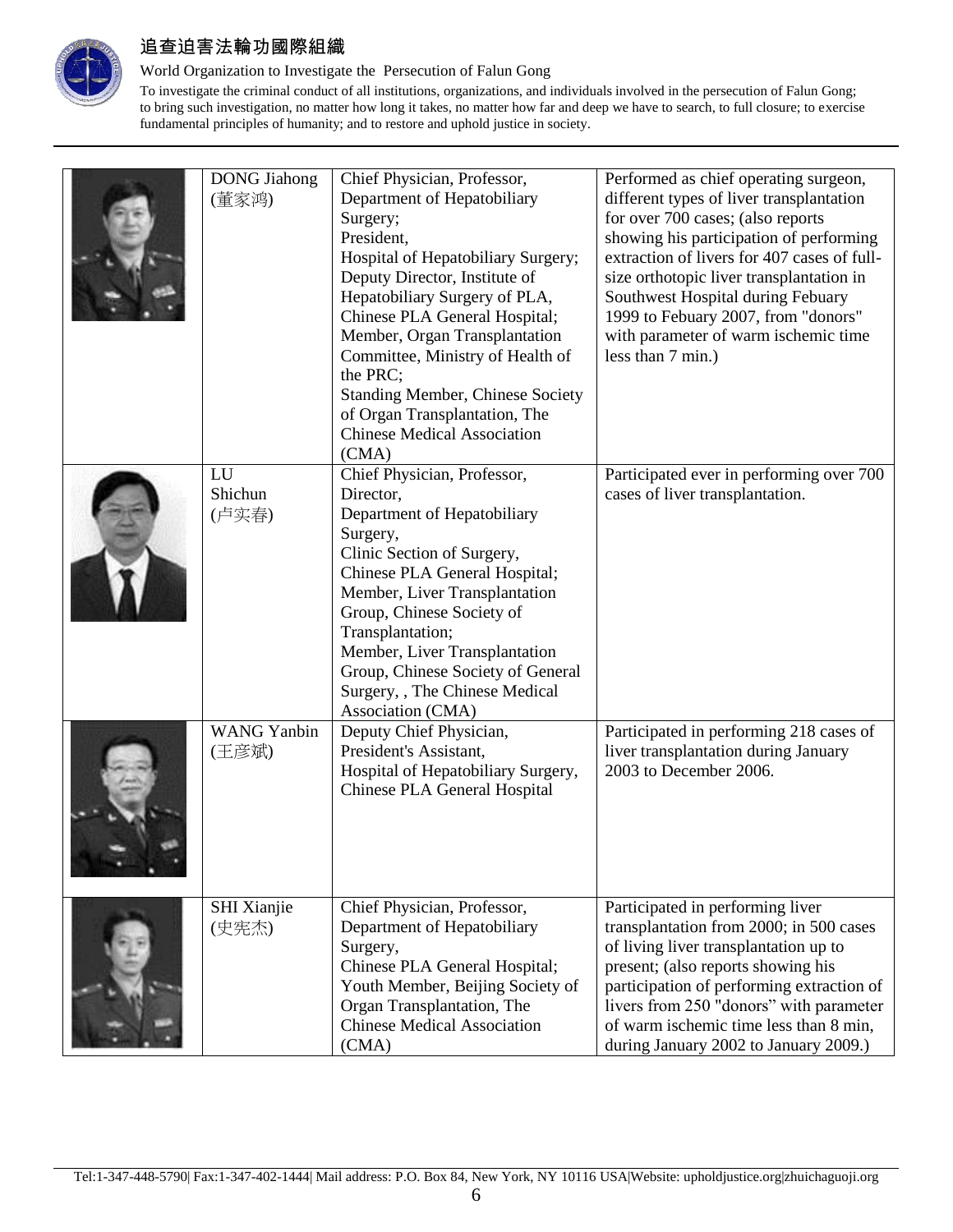

### World Organization to Investigate the Persecution of Falun Gong

| <b>DUAN</b><br>Weidong<br>(段伟东) | Deputy Chief Physician,<br>Department of Hepatobiliary<br>Surgery,<br>Chinese PLA General Hospital                         | Participated in performing 326 cases of<br>orthotopic liver transplantation during<br>January 2002 to January 2009; (also<br>reports showing his participation of<br>performing extraction of livers from 250<br>"donors" with parameter of warm<br>ischemic time less than 8 min, during<br>the same period.)                                                                                                                                                                                                                                                                                                                 |
|---------------------------------|----------------------------------------------------------------------------------------------------------------------------|--------------------------------------------------------------------------------------------------------------------------------------------------------------------------------------------------------------------------------------------------------------------------------------------------------------------------------------------------------------------------------------------------------------------------------------------------------------------------------------------------------------------------------------------------------------------------------------------------------------------------------|
| LENG Jianjun<br>(冷建军)           | Deputy Chief Physician, Associate<br>Professor,<br>Department of Hepatobiliary<br>Surgery,<br>Chinese PLA General Hospital | Participated in performing 69 cases of<br>liver transplantation up to 2008.                                                                                                                                                                                                                                                                                                                                                                                                                                                                                                                                                    |
| JI Wenbin<br>(纪文斌)              | Deputy Chief Physician,<br>Department of Hepatobiliary<br>Surgery,<br>Chinese PLA General Hospital                         | Participated in performing the first case<br>of liver transplantation in Chinese PLA<br>General Hospital; participated in more<br>than 400 cases even doing as a chief<br>surgeon using different techniques<br>including living donor liver<br>transplantation, second transplantation,<br>reduced-size liver transplantation,<br>splitting liver transplantation, or<br>combined liver-kidney transplantation,<br>etc.; (also reports showing his<br>participation of performing extraction of<br>livers from 250 "donors" with parameter<br>of warm ischemic time less than 8 min,<br>during January 2002 to January 2009.) |
| <b>LIANG Yurong</b><br>(梁雨荣)    | Deputy Chief Physician, Associate<br>Professor,<br>Department of Hepatobiliary<br>Surgery,<br>Chinese PLA General Hospital | Participated in performing 326 cases of<br>orthotopic liver transplantation during<br>January 2002 to January 2009; (also<br>reports showing his participation of<br>performing extraction of livers from 250<br>"donors" with parameter of warm<br>ischemic time less than 8 min, during<br>the same period.)                                                                                                                                                                                                                                                                                                                 |
| <b>ZHAO</b> Zhiming<br>(赵之明)    | Chief Physician, Associate<br>Professor,<br>Department of Hepatobiliary<br>Surgery,<br>Chinese PLA General Hospital        | Participated in performing 217 cases of<br>liver transplantation during January<br>2007 to January 2010.                                                                                                                                                                                                                                                                                                                                                                                                                                                                                                                       |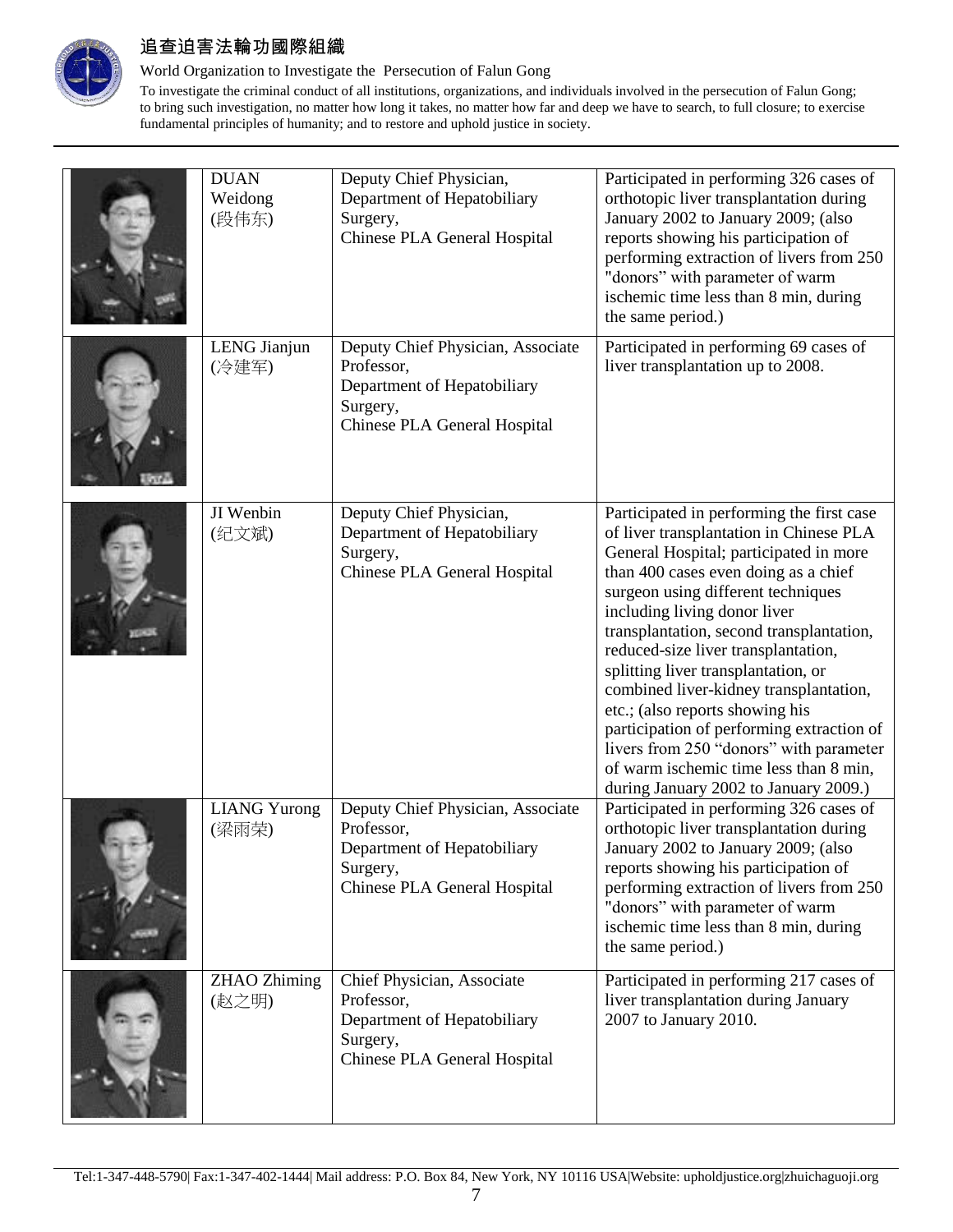

### World Organization to Investigate the Persecution of Falun Gong

| LUO Ying<br>(罗英)                 | Deputy Chief Physician, Associate<br>Professor,<br>Department of Hepatobiliary<br>Surgery,<br>Chinese PLA General Hospital | Participated in performing 326 cases of<br>orthotopic liver transplantation during<br>January 2002 to January 2009; (also<br>reports showing his participation of<br>performing extraction of livers from 250<br>"donors" with parameter of warm<br>ischemic 8 min, during the same period.)                   |
|----------------------------------|----------------------------------------------------------------------------------------------------------------------------|----------------------------------------------------------------------------------------------------------------------------------------------------------------------------------------------------------------------------------------------------------------------------------------------------------------|
| <b>JIN Xin</b><br>(金鑫)           | Department of Hepatobiliary<br>Surgery,<br>Chinese PLA General Hospital                                                    | Participated in performing 326 cases of<br>orthotopic liver transplantation during<br>January 2002 to January 2009; (also<br>reports showing his participation of<br>performing extraction of livers from 250<br>"donors" with parameter of warm<br>ischemic 8 min, during the same period.)                   |
| <b>WANG</b><br>Maoqiang<br>(王茂强) | Department of Hepatobiliary<br>Surgery,<br>Chinese PLA General Hospital                                                    | Participated in performing 326 cases of<br>orthotopic liver transplantation during<br>January 2002 to January 2009; (also<br>reports showing his participation of<br>performing extraction of livers from 250<br>"donors" with parameter of warm<br>ischemic 8 min, during the same period.)                   |
| LUO Yukun<br>(罗瑜昆)               | Department of Hepatobiliary<br>Surgery,<br>Chinese PLA General Hospital                                                    | Participated in performing 326 cases of<br>orthotopic liver transplantation during<br>January 2002 to January 2009; (also<br>reports showing his participation of<br>performing extraction of livers from 250<br>"donors" with parameter of warm<br>ischemic time less than 8 min, during<br>the same period.) |
| CAI Fengchun<br>(蔡逢春)            | Department of Hepatobiliary<br>Surgery,<br>Chinese PLA General Hospital                                                    | Participated in performing 326 cases of<br>orthotopic liver transplantation during<br>January 2002 to January 2009; (also<br>reports showing his participation of<br>performing extraction of livers from 250<br>"donors" with parameter of warm<br>ischemic time less than 8 min, during<br>the same period.) |
| HE Lei<br>(何蕾)                   | Department of Hepatobiliary<br>Surgery,<br>Chinese PLA General Hospital                                                    | Participated in performing 218 cases of<br>liver transplantation during January<br>2003 to December 2006.                                                                                                                                                                                                      |
| <b>YU</b> Qiang<br>(余强)          | Department of Hepatobiliary<br>Surgery,<br>Chinese PLA General Hospital                                                    | Participated in performing 218 cases of<br>liver transplantation during January<br>2003 to December 2006.                                                                                                                                                                                                      |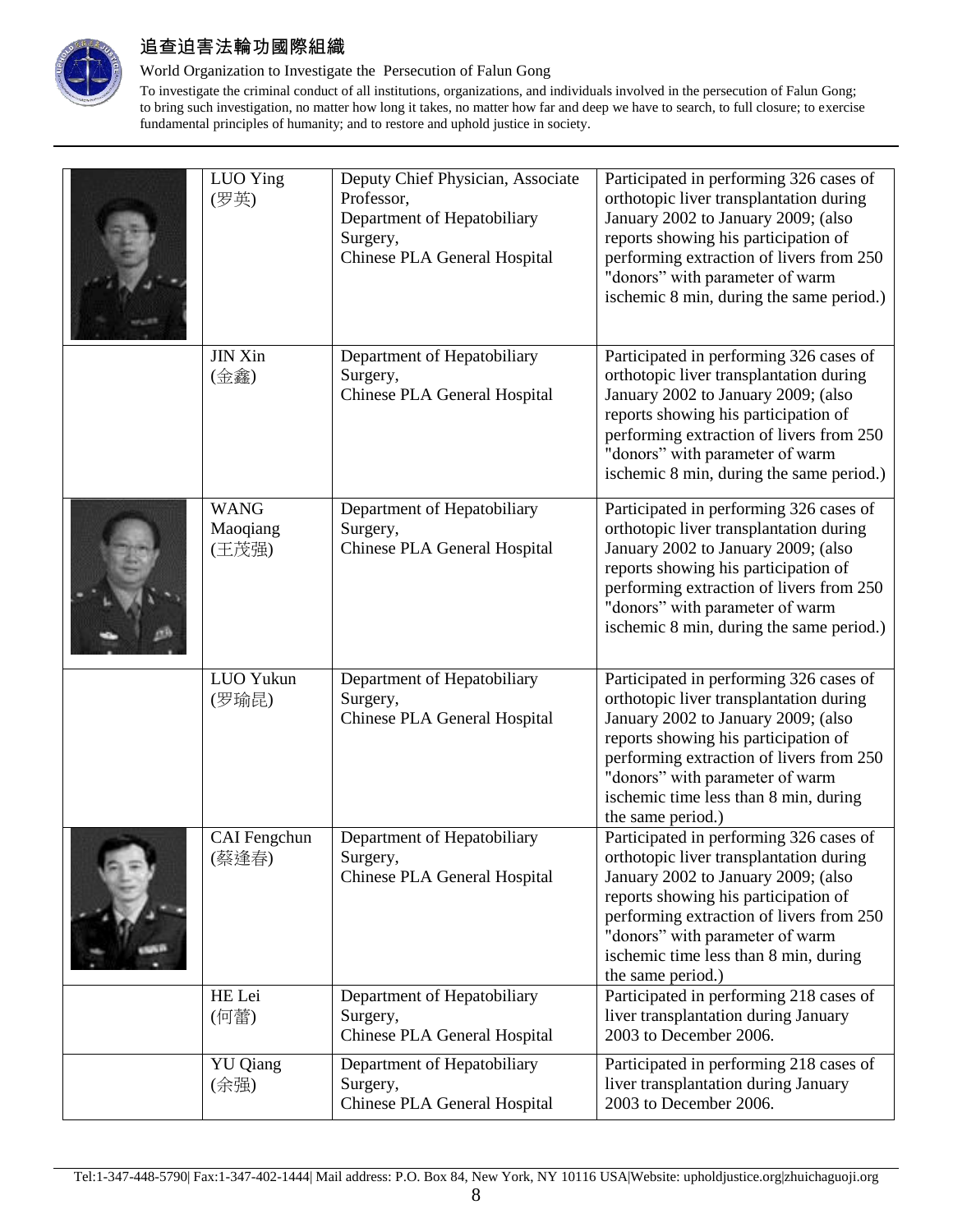

### World Organization to Investigate the Persecution of Falun Gong

| <b>ZHANG Xuan</b><br>(张煊)       | Department of Hepatobiliary<br>Surgery,<br>Chinese PLA General Hospital                            | Participated in performing 218 cases of<br>liver transplantation during January<br>2003 to December 2006.            |
|---------------------------------|----------------------------------------------------------------------------------------------------|----------------------------------------------------------------------------------------------------------------------|
| <b>SU</b> Maosheng<br>(苏茂生)     | Deputy Chief Physician,<br>Department of Hepatobiliary<br>Surgery,<br>Chinese PLA General Hospital | Participated in performing 218 cases of<br>liver transplantation during January<br>2003 to December 2006.            |
| <b>SONG Qing</b><br>(宋青)        | Department of Hepatobiliary<br>Surgery,<br>Chinese PLA General Hospital                            | Participated in performing 218 cases of<br>liver transplantation during January<br>2003 to December 2006.            |
| LV Shaocheng<br>(吕少诚)           | Department of Hepatobiliary<br>Surgery,<br>Chinese PLA General Hospital                            | Participated in performing 232 cases of<br>liver transplantation during January<br>2007 to December 2010.            |
| <b>CHEN</b><br>Yongwei<br>(陈永卫) | Department of Hepatobiliary<br>Surgery,<br>Chinese PLA General Hospital                            | Participated in performing 232 cases of<br>liver transplantation during January<br>2007 to December 2010.            |
| LU Fang<br>(芦芳)                 | Department of Hepatobiliary<br>Surgery,<br>Chinese PLA General Hospital                            | Participated in performing 217 cases of<br>liver transplantation during January<br>2007 to January 2010.             |
| <b>GAO</b> Guoqiang<br>(高国强)    | Department of Hepatobiliary<br>Surgery,<br>Chinese PLA General Hospital                            | Participated in performing 33 cases of<br>liver transplantation during January<br>2007 to December 2010.             |
| <b>XU Mingyue</b><br>(徐明月)      | Department of Hepatobiliary<br>Surgery,<br>Chinese PLA General Hospital                            | Participated in performing 33 cases of<br>liver transplantation during January<br>2007 to December 2010.             |
| <b>GU</b> Wanqing<br>(顾万清)      | Deputy Chief Physician,<br>Department of Hepatobiliary<br>Surgery,<br>Chinese PLA General Hospital | Participated in performing 86 cases of<br>liver transplantation during January<br>2008 to October 2011.              |
| LIU Yang<br>(刘洋)                | Department of Hepatobiliary<br>Surgery,<br>Chinese PLA General Hospital                            | Participated in performing 180 cases of<br>liver transplantation during Febuary<br>2006 to March 2011.               |
| <b>YE</b> Sheng<br>(叶晟)         | Department of Hepatobiliary<br>Surgery,<br>Chinese PLA General Hospital                            | Participated in performing 73 cases of<br>living "donor" liver transplantation<br>during September 2006 to May 2010. |
| <b>WANG</b><br>Hongguang        | Institute of Hepatobiliary Surgery,<br>Chinese PLA General Hospital                                | Participated in performing 69 cases of<br>liver transplantation up to 2008.                                          |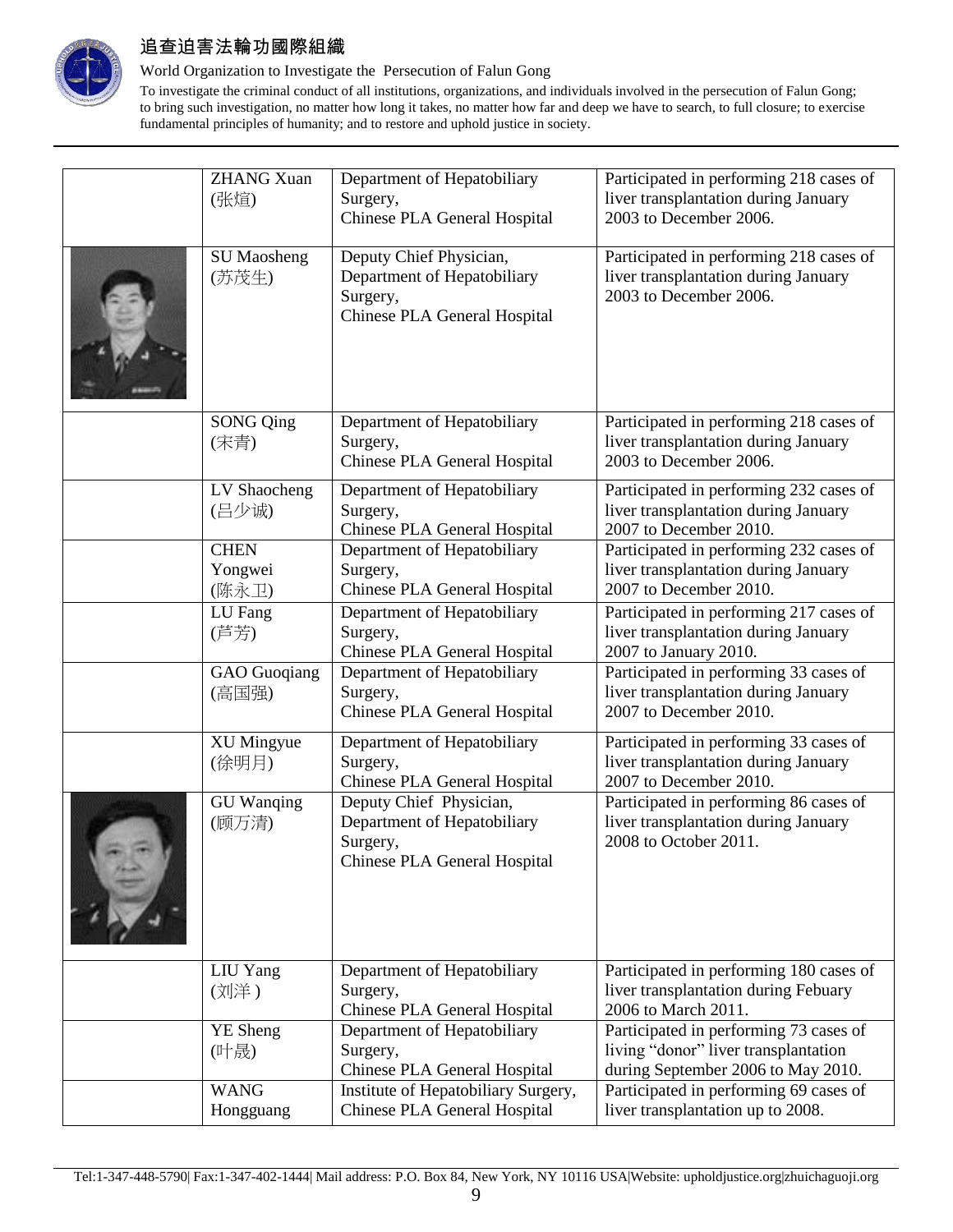

### World Organization to Investigate the Persecution of Falun Gong

To investigate the criminal conduct of all institutions, organizations, and individuals involved in the persecution of Falun Gong; to bring such investigation, no matter how long it takes, no matter how far and deep we have to search, to full closure; to exercise fundamental principles of humanity; and to restore and uphold justice in society.

| (王宏光)                             |                                                                                                        |                                                                                                                         |
|-----------------------------------|--------------------------------------------------------------------------------------------------------|-------------------------------------------------------------------------------------------------------------------------|
| ZHAO Xin<br>(赵新)                  | Institute of Hepatobiliary Surgery,<br>Chinese PLA General Hospital                                    | Participated in performing 69 cases of<br>liver transplantation up to 2008.                                             |
| <b>HUANG</b><br>Zhiqiang<br>(黄志强) | Chief Physician, Professor,<br>Institute of Hepatobiliary Surgery,<br>Chinese PLA General Hospital     | Participated in performing 69 cases of<br>liver transplantation up to 2008.                                             |
| <b>CHEN</b><br>Yongliang<br>(陈永亮) | Chief Physician, Professor,<br>Department of Hepatobiliary<br>Surgery,<br>Chinese PLA General Hospital | Participated in performing 71 cases of<br>living "donor" liver transplantation<br>during June 12, 2006 to May 31, 2010. |

**Cases conducted/Department:** Department of Cardiac Surgery

|     |                                | Participated in performing about 70 |
|-----|--------------------------------|-------------------------------------|
| 王嵘) | Deputy Director,               | cases of combined heart-lung        |
|     | Department of Cardiac Surgery, | transplantations.                   |
|     | Chinese PLA General Hospital   |                                     |
|     |                                |                                     |
|     |                                |                                     |
|     |                                |                                     |
|     |                                |                                     |
|     | <b>WANG Rong</b>               | Deputy Chief Physician,             |

**Cases conducted/Department:** 212 cases (224 eyes) of penetrating keratoplasty had been conducted, during 1993 to 2003; and 18 cases of vitreoretinal surgery combined with penetrating keratoplasty, performed during December 1996 to June 2005.

| <b>HUANG Yifei</b><br>(扩一黄) | Chief Physician, Professor,<br>Department of Ophthalmology,<br>Chinese PLA General Hospital | Participated in performing 212 cases<br>(224 eyes) of penetrating corneal<br>transplantation during 1993 to 2003;<br>(also in performing extraction of corneas<br>from $212$ "donors".) |
|-----------------------------|---------------------------------------------------------------------------------------------|-----------------------------------------------------------------------------------------------------------------------------------------------------------------------------------------|
|-----------------------------|---------------------------------------------------------------------------------------------|-----------------------------------------------------------------------------------------------------------------------------------------------------------------------------------------|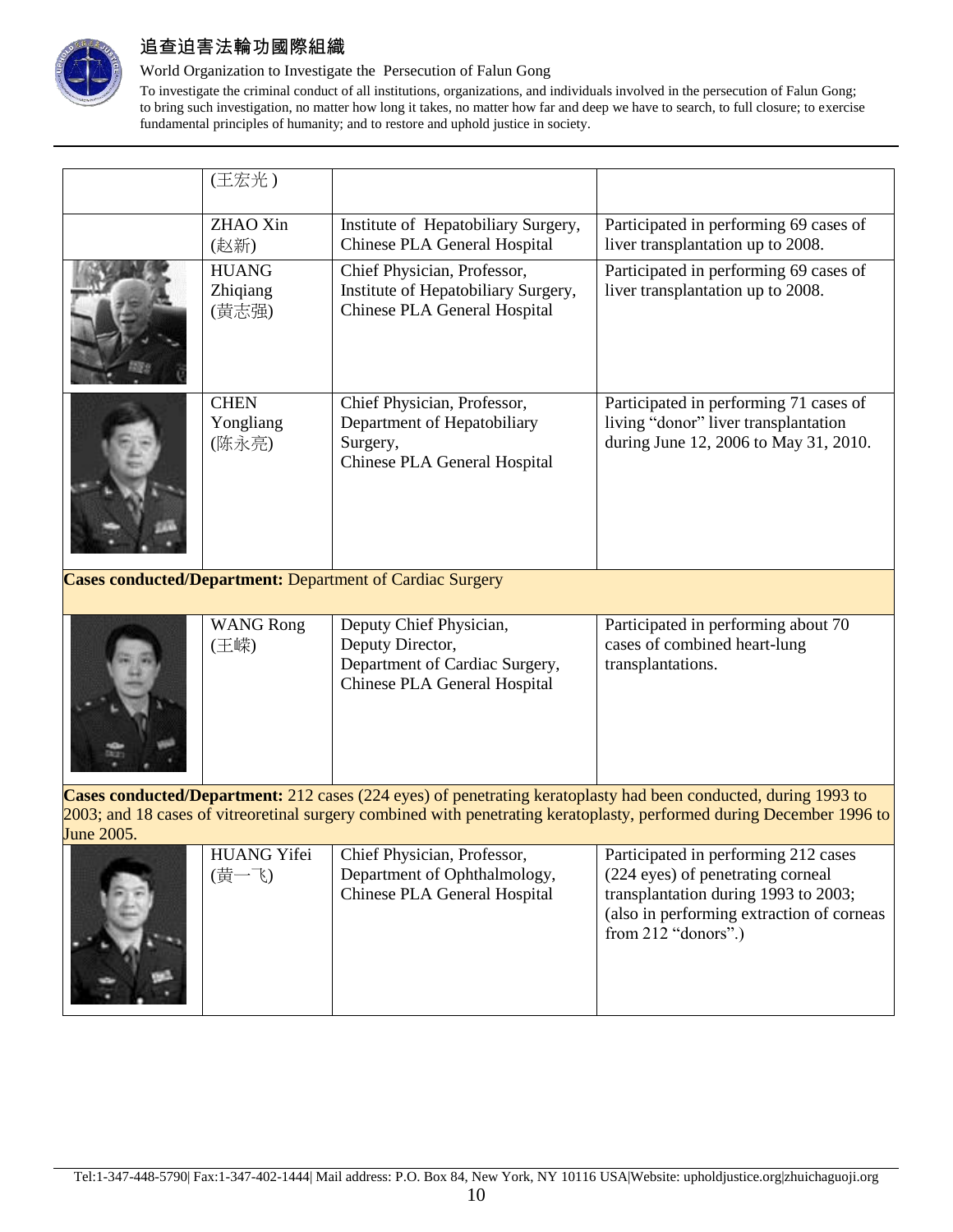

### World Organization to Investigate the Persecution of Falun Gong

|                         | <b>WANG Liqiang</b><br>(王丽强)      | Deputy Chief Physician,<br>Department of Ophthalmology,<br>Chinese PLA General Hospital | Participated in performing 212 cases<br>(224 eyes) of penetrating corneal<br>transplantation during 1993 to 2003;<br>(also in performing extraction of corneas<br>from 212 "donors".) |
|-------------------------|-----------------------------------|-----------------------------------------------------------------------------------------|---------------------------------------------------------------------------------------------------------------------------------------------------------------------------------------|
|                         | <b>YANG Yanfeng</b><br>(杨艳峰)      | Department of Ophthalmology,<br>Chinese PLA General Hospital                            | Participated in performing 212 cases<br>(224 eyes) of penetrating corneal<br>transplantation during 1993 to 2003;<br>(also in performing extraction of corneas<br>from 212 "donors".) |
|                         | <b>YIN</b> Dongfang<br>(尹东芳)      | Deputy Chief Physician,<br>Department of Ophthalmology,<br>Chinese PLA General Hospital | Participated in performing 212 cases<br>(224 eyes) of penetrating corneal<br>transplantation during 1993 to 2003;<br>(also in performing extraction of corneas<br>from 212 "donors".) |
|                         | <b>ZHANG Kun</b><br>(张鲲)          | Deputy Chief Physician,<br>Department of Ophthalmology,<br>Chinese PLA General Hospital | Participated in performing 212 cases<br>(224 eyes) of penetrating corneal<br>transplantation during 1993 to 2003;<br>(also in performing extraction of corneas<br>from 212 "donors".) |
|                         | <b>DONG</b> Ying<br>(董莹)          | Department of Ophthalmology,<br>Chinese PLA General Hospital                            | Participated in performing 18 cases of<br>vitreoretinal surgery combined<br>penetrating keratoplasty during<br>December 1996 to June 2005.                                            |
|                         | LIU Li<br>(刘丽)                    | Department of Ophthalmology,<br>Chinese PLA General Hospital                            | Participated in performing 18 cases of<br>vitreoretinal surgery combined<br>penetrating keratoplasty during<br>December 1996 to June 2005.                                            |
|                         | <b>ZHAO</b><br>Hongqiang<br>(赵洪强) | Chinese PLA General Hospital                                                            | Participated in performing 54 cases of<br>liver transplantation organized in 309th<br>Hospital of PLA, during July 2002 to<br>March 2009.                                             |
| <b>Back to Contents</b> |                                   |                                                                                         |                                                                                                                                                                                       |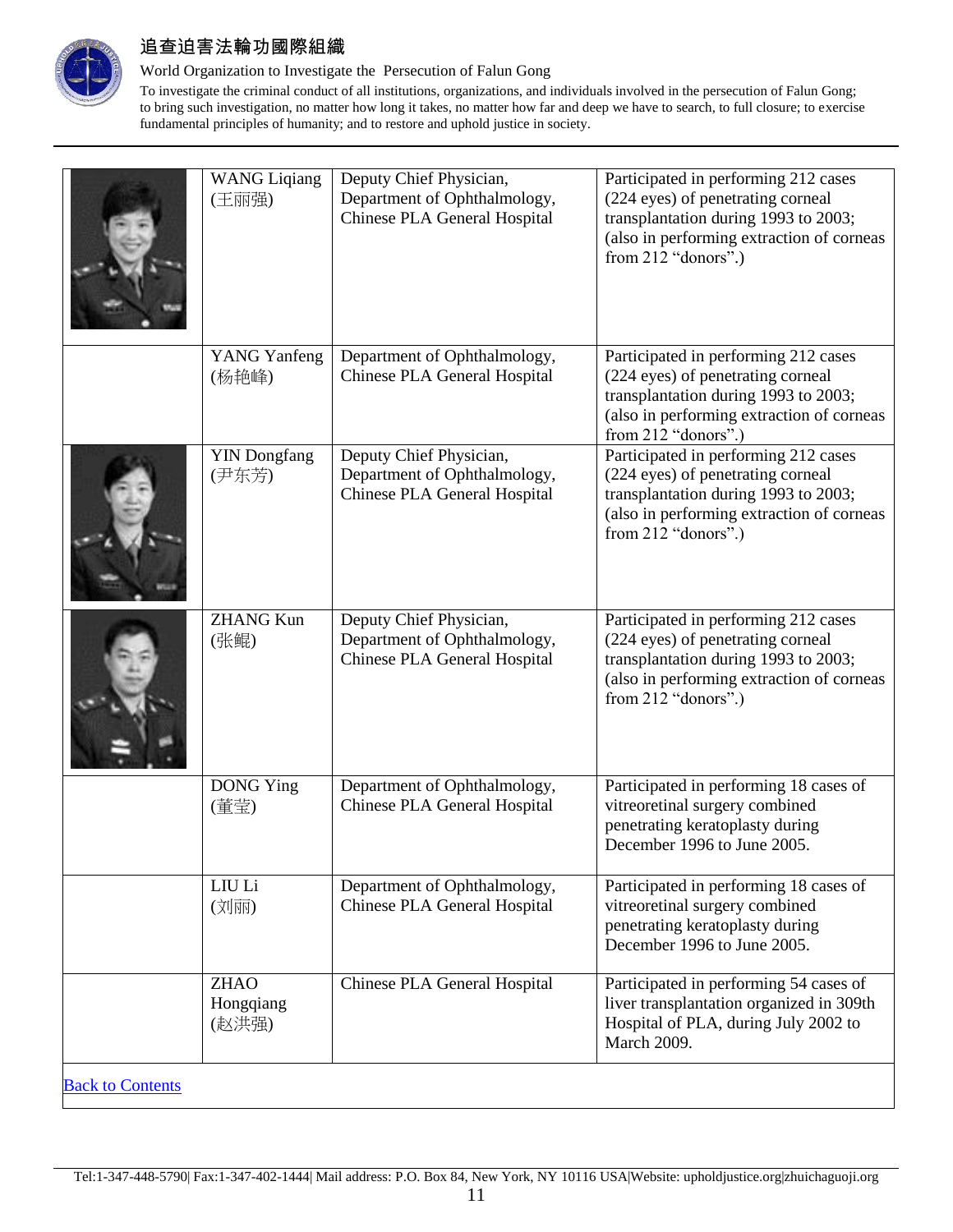

World Organization to Investigate the Persecution of Falun Gong

To investigate the criminal conduct of all institutions, organizations, and individuals involved in the persecution of Falun Gong; to bring such investigation, no matter how long it takes, no matter how far and deep we have to search, to full closure; to exercise fundamental principles of humanity; and to restore and uphold justice in society.

## **2. The First Affiliated Hospital of Chinese PLA General Hospital (304th Hospital of PLA) (**解放军总医院第一附属医院**) (304** 医院**)**

<span id="page-11-0"></span>**Overview**: This is a "Class Three Grade A" general hospital<sup>7</sup>, which was accredited to conduct kidney transplantation by the National Health and Family Planning Commission of the PRC on August 1, 2013<sup>8</sup>. Kidney transplantion: More than 1,000 cases of kidney transplantation have been conducted by surgeons in

Transplantation Department after the first case was done in 1978<sup>9</sup>; Liver transplantion: At least 20 cases, carried out in Department of Hepatobiliary Surgery, including 6 cases of liver transplantation with the "piggyback" technique, 5 cases of combined kidney-pancreas transplantations<sup>10</sup>.

(The First Affiliated Hospital of Chinese PLA General Hospital (304th Hospital of PLA) Address: 51 Fucheng Road, Haiding District, Beijing 100048)

| <b>Photo</b> | <b>Name</b> | <b>Title and Affiliated Institution</b> | <b>Organ Harvesting Cases Involved</b><br>and/or Organ Procurement<br><b>Situation</b> |
|--------------|-------------|-----------------------------------------|----------------------------------------------------------------------------------------|
| _____        |             | .<br>----                               |                                                                                        |

**Cases conducted/Department:** More than 1,000 cases of kidney transplantation were conducted, starting from 1978 for the first case.

| <b>YE Linyang</b><br>(叶林阳) | Chief Physician,<br>Department of Urology,<br>The First Affiliated Hospital of<br>Chinese PLA General Hospital     | Participated in performing more than<br>1,000 cases of kidney transplantation<br>during recent 28 years; provided training<br>for dozens of junior physicians to let<br>them become core members in the filed<br>of organ transplantation; and provided<br>aid to another 4 hospitals for conducting<br>kidney transplantation. |
|----------------------------|--------------------------------------------------------------------------------------------------------------------|---------------------------------------------------------------------------------------------------------------------------------------------------------------------------------------------------------------------------------------------------------------------------------------------------------------------------------|
| YANG Yu<br>(杨渝)            | Deputy Director,<br>Department of Urology,<br>The First Affiliated Hospital of<br>Chinese PLA General Hospital     | Performed treatment procedures (not in<br>detail) for several hundred of transplant<br>recipients.                                                                                                                                                                                                                              |
| YU Bo<br>(俞波)              | Attending Physician,<br>Department of Urology,<br>The First Affiliated Hospital of<br>Chinese PLA General Hospital | Participated in performing 154 cases of<br>kidney transplantation during 2001 to<br>2005.                                                                                                                                                                                                                                       |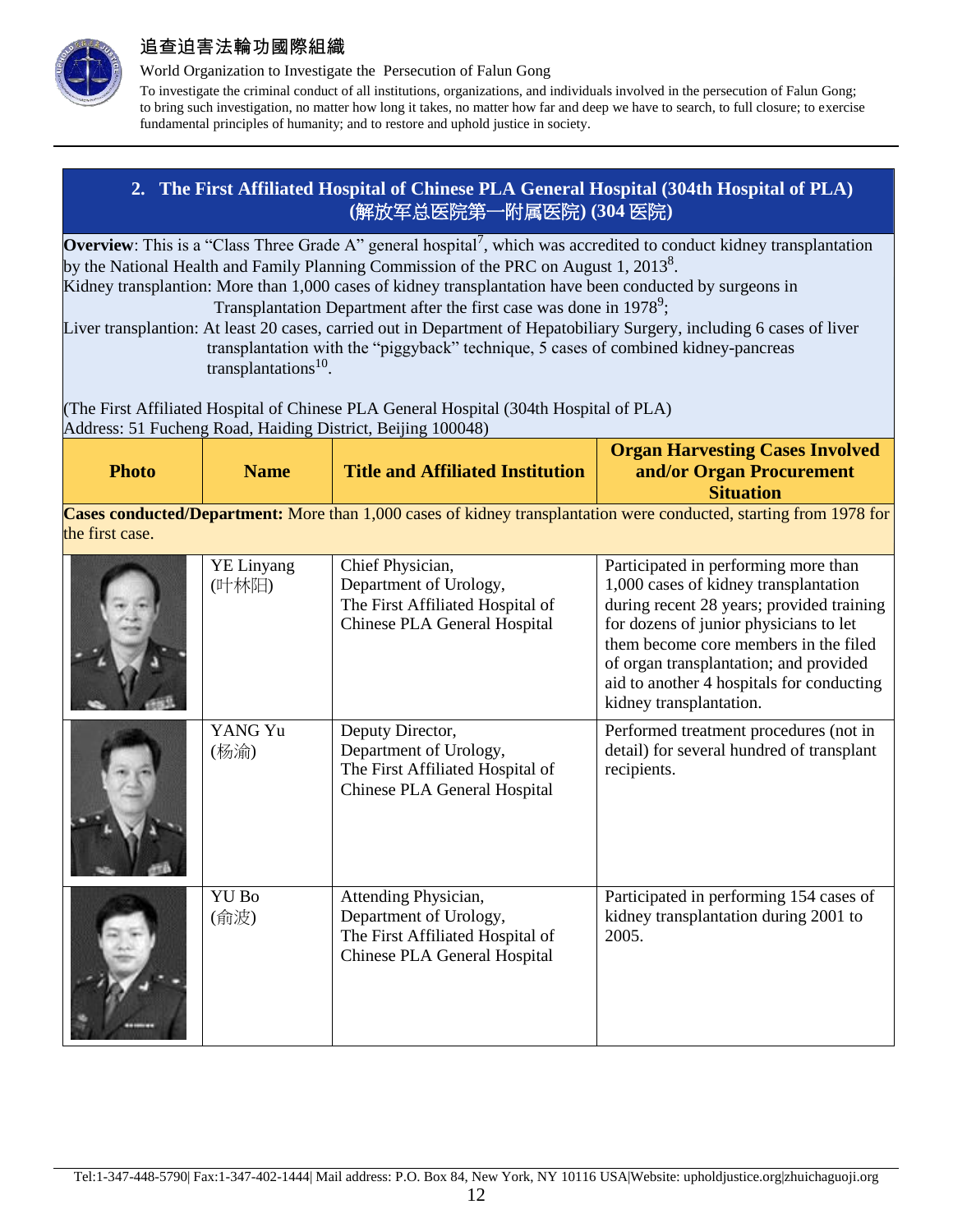

### World Organization to Investigate the Persecution of Falun Gong

To investigate the criminal conduct of all institutions, organizations, and individuals involved in the persecution of Falun Gong; to bring such investigation, no matter how long it takes, no matter how far and deep we have to search, to full closure; to exercise fundamental principles of humanity; and to restore and uphold justice in society.

| <b>QIN Wanchang</b><br>(秦万长)      | Chief Physician, Professor,<br>Department of Urology,<br>The First Affiliated Hospital of<br>Chinese PLA General Hospital          | Participated in performing at least 2<br>cases of kidney transplantation.                |
|-----------------------------------|------------------------------------------------------------------------------------------------------------------------------------|------------------------------------------------------------------------------------------|
| MA Nan<br>(马楠)                    | Department of Urology,<br>The First Affiliated Hospital of<br>Chinese PLA General Hospital                                         | Participated in performing 18 cases of<br>kidney transplantation during 2008 to<br>2010. |
| WEI Xiaoyang<br>(魏晓阳)             | Attending Physician,<br>Department of Respiratory<br>Medicine,<br>The First Affiliated Hospital of<br>Chinese PLA General Hospital | Participated in performing 18 cases of<br>kidney transplantation during 2008 to<br>2010. |
| <b>WEN</b><br>Zhongguang<br>(文仲光) | Chief Physician,<br>Department of Respiratory<br>Medicine,<br>The First Affiliated Hospital of<br>Chinese PLA General Hospital     | Participated in performing 18 cases of<br>kidney transplantation during 2008 to<br>2010. |

**Cases conducted/Department:** At least 20 cases, conducted in Department of Hepatobiliary Surgery including 6 cases of liver transplantation with the "piggyback" technique, 5 cases of combined kidney-pancreas transplantations.

| <b>LIANG Ping</b><br>(梁平)    | Chief Physician, Professor,<br>Director,<br>Department of Hepatobiliary<br>Surgery,<br>The First Affiliated Hospital of<br>Chinese PLA General Hospital | Performed dozens of cases of orthotopic<br>liver transplantation, combined kidney-<br>pancrea transplantation, or pancreas<br>transplantation as group leader or<br>member;<br>Participated in performing 1,251 cases<br>of kidney transplantation during January<br>1990 to December 2000 (as well as in<br>performing extraction of kidneys from<br>1251 "donors"); and in 5 cases of<br>combined kidney-pancrea<br>transplantations during December 1998<br>to January 2000, both organized by<br>Xinqiao Hospital, Third Military |
|------------------------------|---------------------------------------------------------------------------------------------------------------------------------------------------------|---------------------------------------------------------------------------------------------------------------------------------------------------------------------------------------------------------------------------------------------------------------------------------------------------------------------------------------------------------------------------------------------------------------------------------------------------------------------------------------------------------------------------------------|
|                              |                                                                                                                                                         | Medical University.                                                                                                                                                                                                                                                                                                                                                                                                                                                                                                                   |
| <b>TAN Jingwang</b><br>(谈景望) | Chief Physician, Associate<br>Professor,<br>Department of Hepatobiliary                                                                                 | Participated in performing liver<br>transplantation for more than 50 cases<br>(of which including performing 23 cases)                                                                                                                                                                                                                                                                                                                                                                                                                |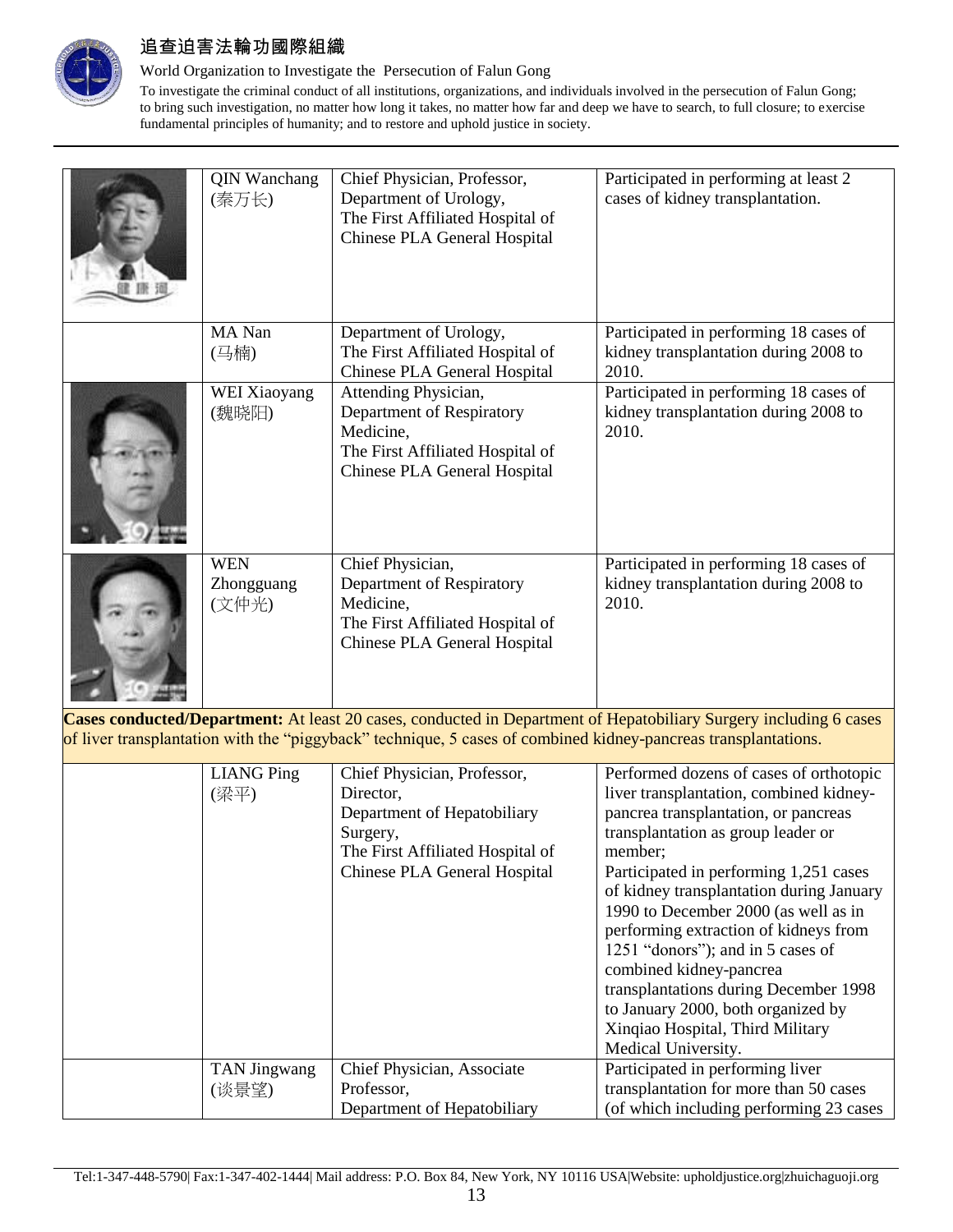

#### World Organization to Investigate the Persecution of Falun Gong

To investigate the criminal conduct of all institutions, organizations, and individuals involved in the persecution of Falun Gong; to bring such investigation, no matter how long it takes, no matter how far and deep we have to search, to full closure; to exercise fundamental principles of humanity; and to restore and uphold justice in society.

|          | Surgery,                         | of transplant as chief operating surgeon, |
|----------|----------------------------------|-------------------------------------------|
|          | The First Affiliated Hospital of | also the extraction, trimming of livers), |
|          | Chinese PLA General Hospital     | as well as 4 cases of combined liver-     |
|          |                                  | kidney transplantations.                  |
| FEI Yang | Deputy Chief Physician,          | Participated in performing liver          |
| (费阳)     | Department of General Surgery,   | transplantation for 35 cases during April |
|          | The First Affiliated Hospital of | 1998 to January 2005.                     |
|          | Chinese PLA General Hospital     |                                           |

### <span id="page-13-0"></span>**Back to Contents**

## **3. 309th Hospital of PLA (**解放军第 **309** 医院**)**

**Overview**: This is a "Class Three Grade A" hospital<sup>11</sup>, which was accredited to conduct liver transplantation, kidney transplantation, heart and lung transplantation by the National Health and Family Planning Commission of the PRC on August  $1, 2013^{12}$ .

Kidney transplantion: The first case conducted in 1988, then almost 200 cases added annually<sup>13</sup>, totally over 2,300 cases were conducted, up to March  $2012^{14}$ .

Liver transplantion: The first case of orthotopic liver transplantation was successfully conducted in the Transplant Center in August 1999<sup>15</sup>; Almost 600 cases had been performed till the hospital website introduction came online<sup>16</sup>.

Others<sup>17,18,19,20,21,22</sup>: 4 different cases of heart, liver, or kidney transplantations were conducted simultanously on November 11, 1999; Lung Transplantation, 2 cases conducted recently, also a case of double lung transplantation on April 12, 2006; Multi-organ transplantation, combined liver-kidney, kidneypancreas, heart-kidney transplants were performed (the first case of heart-kidney transplants in Beijing region was conducted on May 28, 2008; also a case of combined lung-kidney transplants during 2004 to 2010; 16 cases of combined liver-kidney transplants carried on till now); Heart transplantation, the first case of orthotopic heart transplantation among all Millitary Hospitals in Beijng was conducted in November 1999, and at least 12 cases performed totally during 2000 to 2005.

(309th Hospital of PLA

Address: Jia 17 Heishanhu Road, Haidian District, Beijing 100091)

| <b>Photo</b>                                                                                                            | <b>Name</b> | <b>Title and Affiliated Institution</b> | <b>Organ Harvesting Cases Involved</b><br>and/or Organ Procurement<br><b>Situation</b> |  |
|-------------------------------------------------------------------------------------------------------------------------|-------------|-----------------------------------------|----------------------------------------------------------------------------------------|--|
| Cases conducted/Department: Totally more than 2,300 cases of kidney transplantation conducted up to March 2012,         |             |                                         |                                                                                        |  |
| with almost 200 cases added in each year recently; and almost 600 cases of liver transplantation in this hospital up to |             |                                         |                                                                                        |  |
| present, after the first case done in August 1999.                                                                      |             |                                         |                                                                                        |  |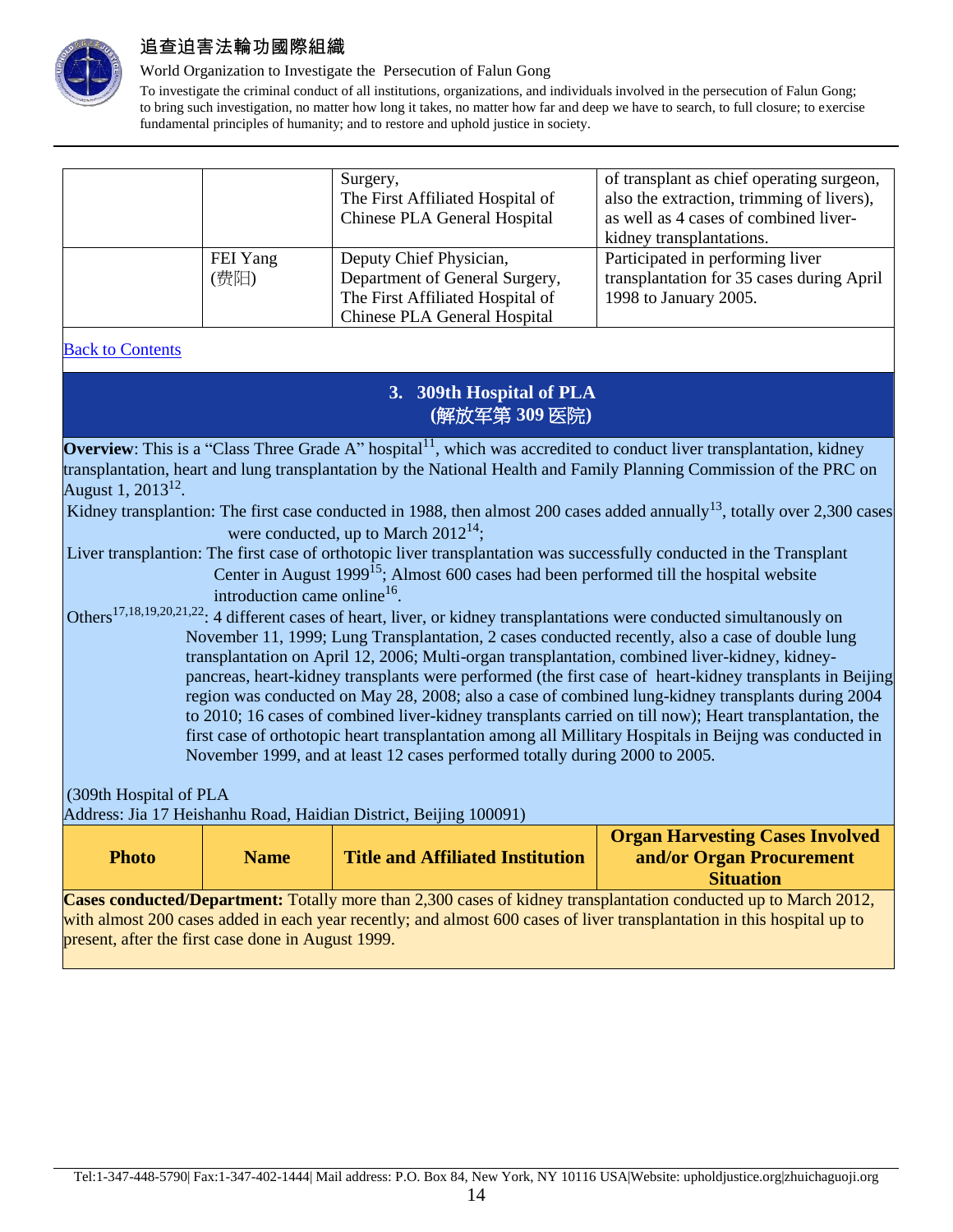

### World Organization to Investigate the Persecution of Falun Gong

|               | <b>SHI Bingyi</b><br>(石炳毅)  | Director,<br>Organ Transplant Center,<br>Department of Organ<br>Transplantation, Department of<br>Urology,<br>309th Hospital of PLA;<br><b>Standing Member, Chinese Society</b><br>of Organ Transplantation;<br>Vice President, Beijing Chinese<br>Society of Organ Transplantation,<br>The Chinese Medical Association<br>(CMA)                                                                                                                                                                                     | Participated in performing more than<br>1,500 cases of kidney transplantation<br>and more than 300 cases of liver<br>transplantation in recent years; (also<br>reports showing his participation of<br>performing extraction of kidneys from<br>431 "donors"; combined liver-kidney<br>extractions from 55 "donors"; combined<br>kidney-pancreas extractions from 10<br>"donors"; and multi-organ extractions<br>(heart-liver-kidney) from 10 "donors",<br>during December 1988 to April 2003.) |
|---------------|-----------------------------|----------------------------------------------------------------------------------------------------------------------------------------------------------------------------------------------------------------------------------------------------------------------------------------------------------------------------------------------------------------------------------------------------------------------------------------------------------------------------------------------------------------------|-------------------------------------------------------------------------------------------------------------------------------------------------------------------------------------------------------------------------------------------------------------------------------------------------------------------------------------------------------------------------------------------------------------------------------------------------------------------------------------------------|
|               | <b>CAI Ming</b><br>(蔡明)     | Chief Physician,<br>Organ Transplant Center;<br>Director, Research Institute of<br>Organ Transplantation, Clinic<br>Section,<br>309th Hospital of PLA (belongd to<br><b>Chinese People's Liberation Army</b><br>General Hospital);<br>Vice President (Chief, Group of<br>Kidney Transplantation), Chinese<br>Society of Organ Transplantation,<br>The Chinese Medical Association<br>(CMA);<br>Vice President, Society of Organ<br>Transplantation of PLA;<br>President, Beijing Society of Organ<br>Transplantation | Participated in performing almost 1,000<br>cases of kidney transplantation and<br>almost 100 cases of liver transplantation,<br>also in performing related extraction of<br>organs in these cases from "donors".                                                                                                                                                                                                                                                                                |
| <b>STATES</b> | <b>JIN Hailong</b><br>(金海龙) | Deputy Chief Physician,<br>Organ Transplant Center,<br>309th Hospital of PLA;<br>Vice President, Youth Committee,<br>Chinese Society of Organ<br>Transplantation, The Chinese<br>Medical Association (CMA);<br>Member, Youth Committee,<br>Society of Organ Transplantation of<br>PLA;<br>Editoral Member, 《Organ<br>Transplant》                                                                                                                                                                                     | Participated in performing 249 cases of<br>liver transplantation during April 2002<br>to Febuary 2007;<br>Participated in performing extraction of<br>kidneys from 431 "donors"; in combined<br>liver-kidney extractions from 55<br>"donors"; in combined kidney-pancreas<br>extractions from 10 "donors"; and in<br>multi-organ extractions (heart-liver-<br>kidney) from 10 "donors", during<br>December 1988 to April 2003.                                                                  |
|               | <b>QIAN Yeyong</b><br>(钱叶勇) | Chief Physician,<br>Organ Transplant Center,<br>309th Hospital of PLA;<br>Director, Department of Organ<br>Transplantation Surgery,<br>309th Hospital of PLA (belongd to<br>Chinese People's Liberation Army                                                                                                                                                                                                                                                                                                         | Participated in performing 921 cases of<br>kidney transplantation during January<br>2000 to January 2010;<br>Participated in performing 116 cases of<br>kidney transplantation during Febuary 1,<br>2010 to January 31, 2011;<br>Participated in performing extraction of                                                                                                                                                                                                                       |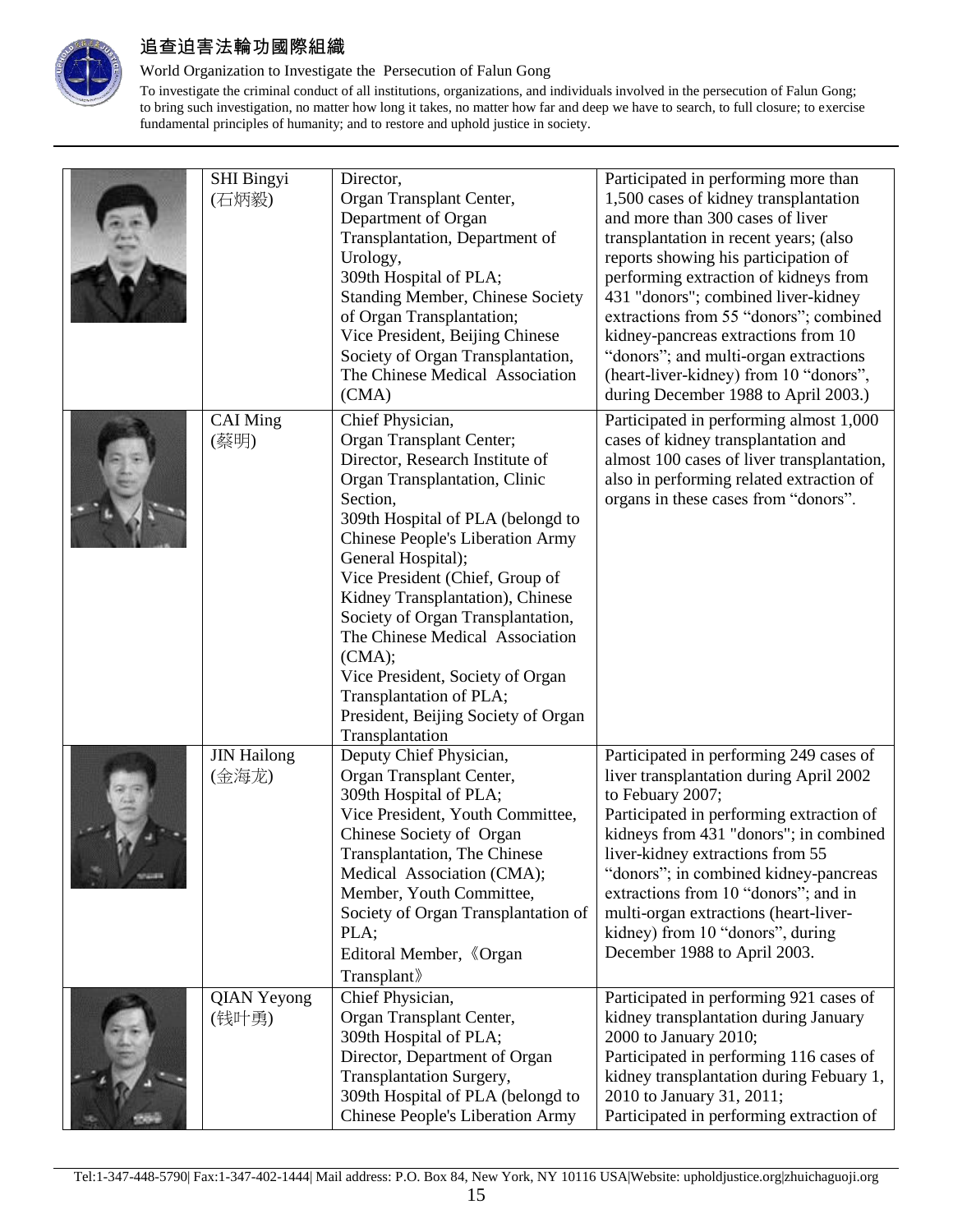

#### World Organization to Investigate the Persecution of Falun Gong

|                             | General Hospital);<br>Member, Youth Committee,<br>Beijing Society of Organ<br>Transplantation                                                                                                                                                                                          | kidneys from 431 "donors"; in combined<br>liver-kidney extractions from 55<br>"donors"; in combined kidney-pancreas<br>extractions from 10 "donors"; and in<br>multi-organ extractions (heart-liver-<br>kidney) from 10 "donors", during<br>December 1988 to April 2003.                                                                                                                                                                                     |
|-----------------------------|----------------------------------------------------------------------------------------------------------------------------------------------------------------------------------------------------------------------------------------------------------------------------------------|--------------------------------------------------------------------------------------------------------------------------------------------------------------------------------------------------------------------------------------------------------------------------------------------------------------------------------------------------------------------------------------------------------------------------------------------------------------|
| <b>BO</b> Hongwei<br>(柏宏伟)  | Deputy Chief Physician,<br>Deputy Director,<br>Second Department of Urology,<br>Organ Transplant Center,<br>309th Hospital of PLA                                                                                                                                                      | Participated in performing 116 cases of<br>kidney transplantation during Febuary 1,<br>2010 to January 31, 2011;<br>Participated in performing extraction of<br>kidneys from 431 "donors"; in combined<br>liver-kidney extractions from 55<br>"donors"; in combined kidney-pancreas<br>extractions from 10 "donors"; and in<br>multi-organ extractions (heart-liver-<br>kidney) from 10 "donors", during<br>December 1988 to April 2003.                     |
| <b>DU</b> Guosheng<br>(杜国盛) | Chief Physician,<br>Organ Transplant Center,<br>309th Hospital of PLA;<br>Member, Group of Liver<br>Transplantation, Chinese Society of<br>Organ Transplantation;<br>Member, Youth Committee,<br>Beijing Society of Organ<br>Transplantation, The Chinese<br>Medical Association (CMA) | Performing 600 cases of liver<br>transplantation and 16 cases of<br>combined liver-kidney transplantation as<br>a Department leader;<br>Participated in performing extraction of<br>kidneys from 431 "donors"; in combined<br>liver-kidney extractions from 55<br>"donors"; in combined kidney-pancreas<br>extractions from 10 "donors"; and in<br>multi-organ extractions (heart-liver-<br>kidney) from 10 "donors", during<br>December 1988 to April 2003. |
| DAI Xin<br>(戴新)             | Deputy Chief Physician,<br>Department of Hepatobiliary<br>Surgery;<br>Research Institute of Organ<br>Transplantation,<br>309th Hospital of PLA                                                                                                                                         | Participated in performing more than<br>100 cases of liver transplantation doing<br>carrer development in early stage of this<br>filed nationwide;<br>Participated in performing combined<br>liver-kidney extractions from 100 non-<br>heart-beating "donors" (male 94, female<br>6, average age 29 yrs) during January<br>2000 to December 2006.                                                                                                            |
| <b>ZHU Zhidong</b><br>(朱志东) | Deputy Chief Physician, Associate<br>Professor,<br>Department of Hepatobiliary<br>Surgery;<br>Research Institute of Organ<br>Transplantation,<br>309th Hospital of PLA                                                                                                                 | Participated in performing several<br>hundred of liver transplantation and the<br>post-operation management of<br>recipients.                                                                                                                                                                                                                                                                                                                                |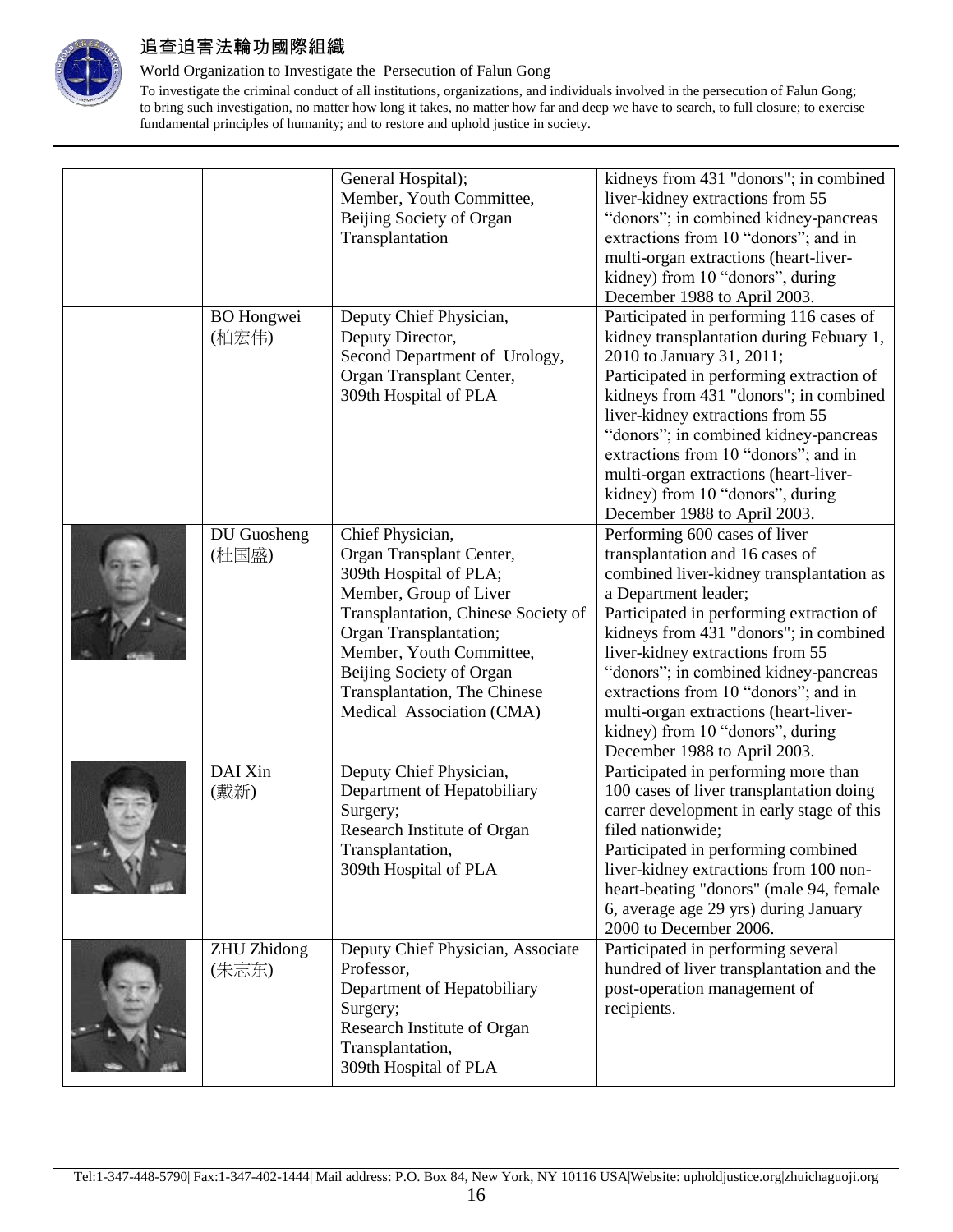

### World Organization to Investigate the Persecution of Falun Gong

| LI Hucheng<br>(李虎城)             | Deputy Chief Physician,<br>Department of Hepatobiliary<br>Surgery;<br>Research Institute of Organ<br>Transplantation,<br>309th Hospital of PLA | Participated in performing 26 cases of<br>liver transplantation for up to 2007.                                                                                                                                                                                                                                                                                         |
|---------------------------------|------------------------------------------------------------------------------------------------------------------------------------------------|-------------------------------------------------------------------------------------------------------------------------------------------------------------------------------------------------------------------------------------------------------------------------------------------------------------------------------------------------------------------------|
| <b>HOU Ruipeng</b><br>(侯瑞鹏)     | Organ Transplant Center of<br>PLA, Clinic Section,<br>309th Hospital of PLA                                                                    | Participated in performing 8 cases of<br>liver transplantation in 2005.                                                                                                                                                                                                                                                                                                 |
| ZHAO Yubo<br>(赵豫波)              | Organ Transplant Center of PLA,<br>Clinic Section,<br>309th Hospital of PLA                                                                    | Participated in performing 8 cases of<br>liver transplantation in 2005.                                                                                                                                                                                                                                                                                                 |
| <b>AO</b> Guokun<br>(敖国昆)       | Department of Radiology,<br>309th Hospital of PLA                                                                                              | Participated in performing 26 cases of<br>liver transplantation for up to 2007.                                                                                                                                                                                                                                                                                         |
| <b>WANG</b><br>Ruiguan<br>(王瑞官) | Department of Hepatobiliary<br>Surgery,<br>309th Hospital of PLA                                                                               | Participated in performing 40 cases of<br>liver transplantation during 2003 to<br>2009, with the parameter of "donors",<br>warm ischemic time $0 \sim 5$ min (ave, 2)<br>min).                                                                                                                                                                                          |
| <b>ZOU Yiping</b><br>(邹一平)      | Department of Hepatobiliary<br>Surgery,<br>309th Hospital of PLA                                                                               | Participated in performing 40 cases of<br>liver transplantation during 2003 to<br>2009, with the parameter of "donors",<br>warm ischemic time $0 \sim 5$ min (ave, 2)<br>min);<br>Participated in performing extraction of<br>livers for 3 cases of orthotopic liver<br>transplantation on August 6, 1999,<br>November 11, 1999, and January 28,<br>2000, respectively. |
| <b>HUANG Hui</b><br>(黄辉)        | Department of Hepatobiliary<br>Surgery,<br>309th Hospital of PLA                                                                               | Participated in performing 40 cases of<br>liver transplantation during 2003 to<br>2009, with the parameter of "donors",<br>warm ischemic time $0 \sim 5$ min (ave, 2)<br>min).                                                                                                                                                                                          |
| <b>WANG Yawei</b><br>(王亚炜)      | 309th Hospital of PLA                                                                                                                          | Participated in performing 24 cases of<br>kidney transplantation during February                                                                                                                                                                                                                                                                                        |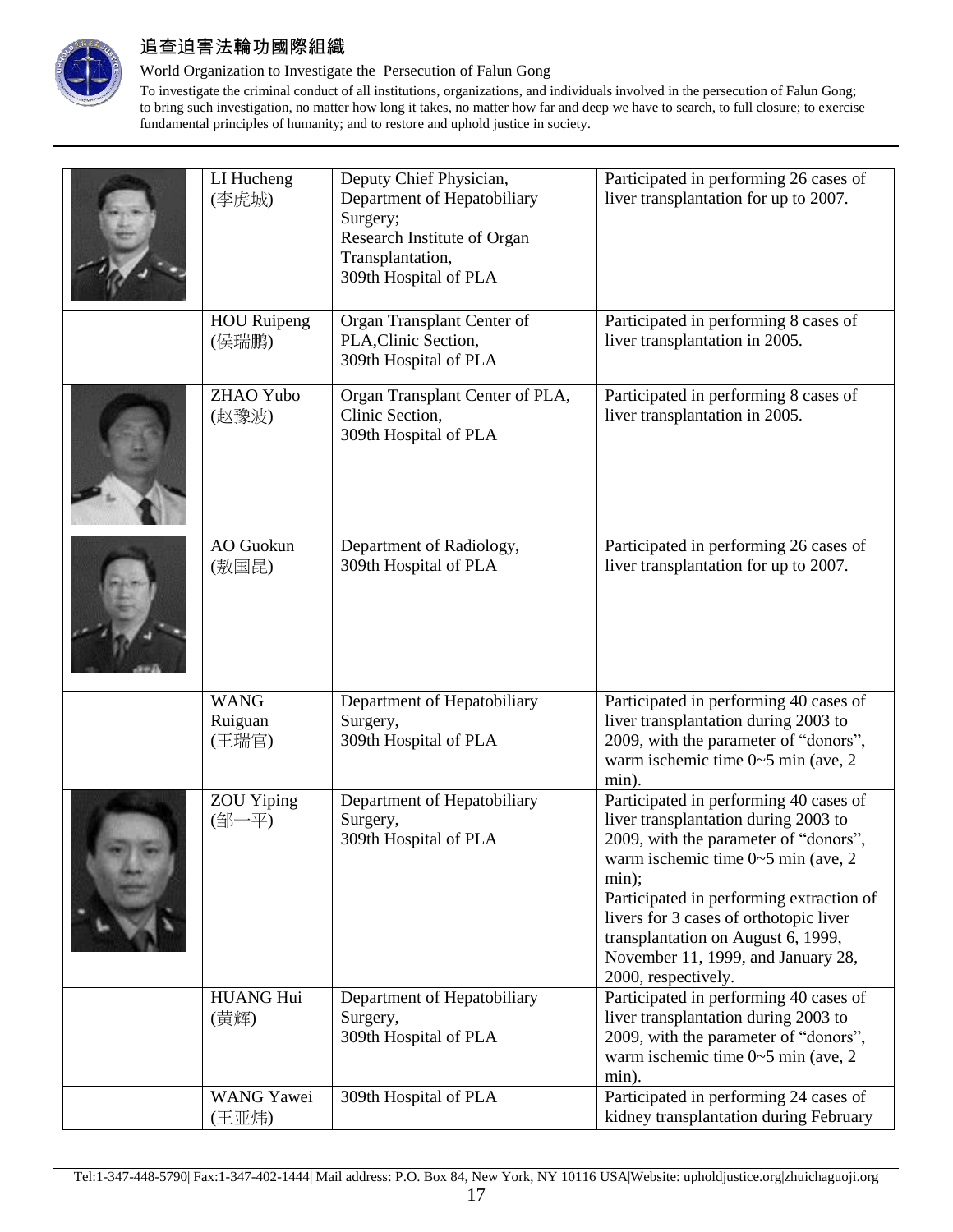

#### World Organization to Investigate the Persecution of Falun Gong

|                                 |                                                                                                                                                | 1988 to April 2003; (also reports<br>showing his participation of performing<br>extraction of kidneys from 431<br>"donors"; in combined liver-kidney<br>extractions from 55 "donors"; in<br>combined kidney-pancreas extractions<br>from 10 "donors"; and in multi-organ<br>extractions (heart-liver-kidney) from 10<br>"donors" during the same period.)                                                                  |
|---------------------------------|------------------------------------------------------------------------------------------------------------------------------------------------|----------------------------------------------------------------------------------------------------------------------------------------------------------------------------------------------------------------------------------------------------------------------------------------------------------------------------------------------------------------------------------------------------------------------------|
| <b>ZHAN</b> Shengli<br>(詹胜利)    | 309th Hospital of PLA                                                                                                                          | Participated in performing 74 cases of<br>kidney transplantation during June 2004<br>to June 2005;<br>Participated in performing extraction of<br>kidneys from 431 "donors"; in combined<br>liver-kidney extractions from 55<br>"donors"; in combined kidney-pancreas<br>extractions from 10 "donors"; and in<br>multi-organ extractions (heart-liver-<br>kidney) from 10 "donors", during<br>December 1988 to April 2003. |
| $\overline{LI}$ Weimin<br>(李为民) | Chief Physician, Professor,<br>Organ Transplant Center;<br>Director,<br>First Department of Hepatobiliary<br>Surgery,<br>309th Hospital of PLA | Participated in performing 54 cases of<br>liver transplantation during July 2002 to<br>March 2009;<br>Participated in performing extraction of<br>livers for 3 cases of orthotopic liver<br>transplantation on August 6, 1999,<br>November 11, 1999, and January 28,<br>2000, respectively.                                                                                                                                |
| <b>ZHENG Dehua</b><br>(郑德华)     | Department of Hepatobiliary<br>Surgery,<br>Organ Transplant Center of PLA,<br>309th Hospital of PLA                                            | Participated in performing 15 cases of<br>combined liver-kidney transplantations<br>during April 2002 to April 2011.                                                                                                                                                                                                                                                                                                       |
| LIU Haorun<br>(刘浩润)             | First Department of Hepatobiliary<br>Surgery,<br>309th Hospital of PLA                                                                         | Participated in performing 54 cases of<br>liver transplantation during July 2002 to<br>March 2009.                                                                                                                                                                                                                                                                                                                         |
| <b>CUI Hongtao</b><br>(崔洪涛)     | Department of Hepatobiliary<br>Surgery,<br>Organ Transplant Center of PLA,<br>309th Hospital of PLA                                            | Participated in performing 15 cases of<br>combined liver-kidney transplantations<br>during April 2002 to April 2011.                                                                                                                                                                                                                                                                                                       |
| <b>GUAN Jian</b><br>(关键)        | Organ Transplant Center of PLA,<br>309th Hospital of PLA                                                                                       | Participated in performing 4 cases of<br>liver transplantation during April 2002<br>to April 2010.                                                                                                                                                                                                                                                                                                                         |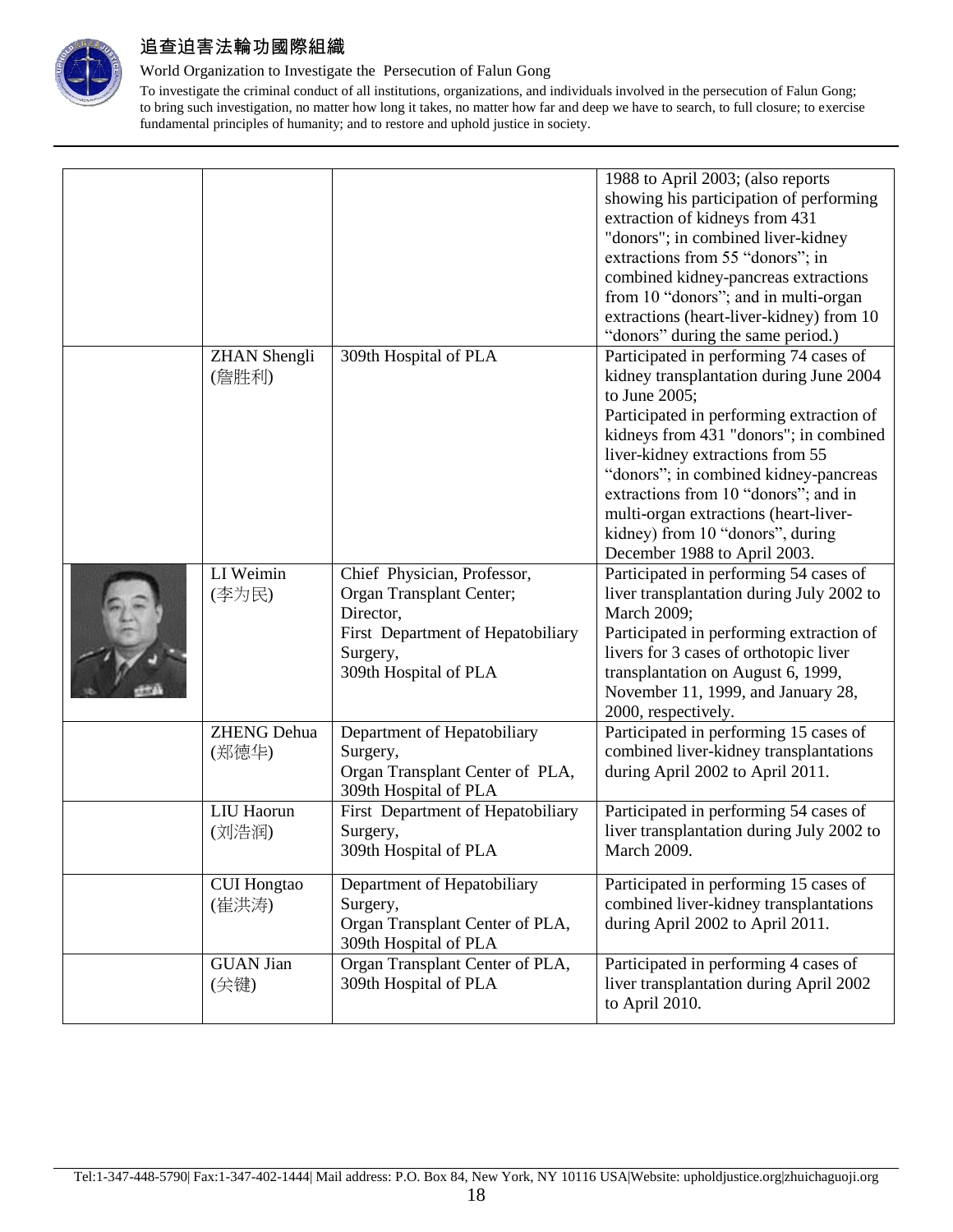

### World Organization to Investigate the Persecution of Falun Gong

| <b>ZHENG Fang</b><br>(郑方)   | Deputy Chief Physician, Associate<br>Professor,<br>Organ Transplant Center;<br>309th Hospital of PLA | Participated in performing 54 cases of<br>liver transplantation during July 2002 to<br>March 2009;<br>Participated in performing extraction of<br>livers for 3 cases of orthotopic liver<br>transplantation on August 6, 1999,<br>November 11, 1999, and January 28,<br>2000, respectively.                                                                                                                                |
|-----------------------------|------------------------------------------------------------------------------------------------------|----------------------------------------------------------------------------------------------------------------------------------------------------------------------------------------------------------------------------------------------------------------------------------------------------------------------------------------------------------------------------------------------------------------------------|
| <b>SONG Jiyong</b><br>(宋继勇) | Deputy Chief Physician,<br>Organ Transplant Center,<br>309th Hospital of PLA                         | Participated in performing 54 cases of<br>liver transplantation during July 2002 to<br>March 2009;<br>Participated in performing extraction of<br>kidneys from 431 "donors"; in combined<br>liver-kidney extractions from 55<br>"donors"; in combined kidney-pancreas<br>extractions from 10 "donors"; and in<br>multi-organ extractions (heart-liver-<br>kidney) from 10 "donors", during<br>December 1988 to April 2003. |
| <b>WANG Shuang</b><br>(王爽)  | Organ Transplant Center,<br>309th Hospital of PLA                                                    | Participated in performing 249 cases of<br>liver transplantation during April 2002<br>to February 2007.                                                                                                                                                                                                                                                                                                                    |
| <b>XU</b> Hongbing<br>(许红兵) | Chief Physician,<br>Department of Hepatobiliary<br>Surgery,<br>309th Hospital of PLA                 | Participated in performing 3 cases of<br>orthotopic liver transplantation, as well<br>as in performing extraction of livers<br>from 3 "donors" on August 6, 1999,<br>November 11, 1999, and January 28,<br>2000, respectively.                                                                                                                                                                                             |
| XIAO Yinqi<br>(萧荫祺)         | Chief Physician,<br>Department of Hepatobiliary<br>Surgery,<br>309th Hospital of PLA                 | Participated in performing 3 cases of<br>orthotopic liver transplantation, as well<br>as in performing extraction of livers<br>from 3 "donors" on August 6, 1999,<br>November 11, 1999, and January 28,<br>2000, respectively.                                                                                                                                                                                             |
| DU Jidong<br>(杜继东)          | Department of Hepatobiliary<br>Surgery,<br>309th Hospital of PLA                                     | Participated in performing 3 cases of<br>orthotopic liver transplantation, as well<br>as in performing extraction of livers<br>from 3 "donors" on August 6, 1999,<br>November 11, 1999, and January 28,<br>2000, respectively.                                                                                                                                                                                             |
| <b>CAO</b> Min<br>(曹敏)      | Department of Hepatobiliary<br>Surgery,<br>309th Hospital of PLA                                     | Participated in performing 3 cases of<br>orthotopic liver transplantation, as well<br>as in performing extraction of livers<br>from 3 "donors" on August 6, 1999,<br>November 11, 1999, and January 28,<br>2000, respectively.                                                                                                                                                                                             |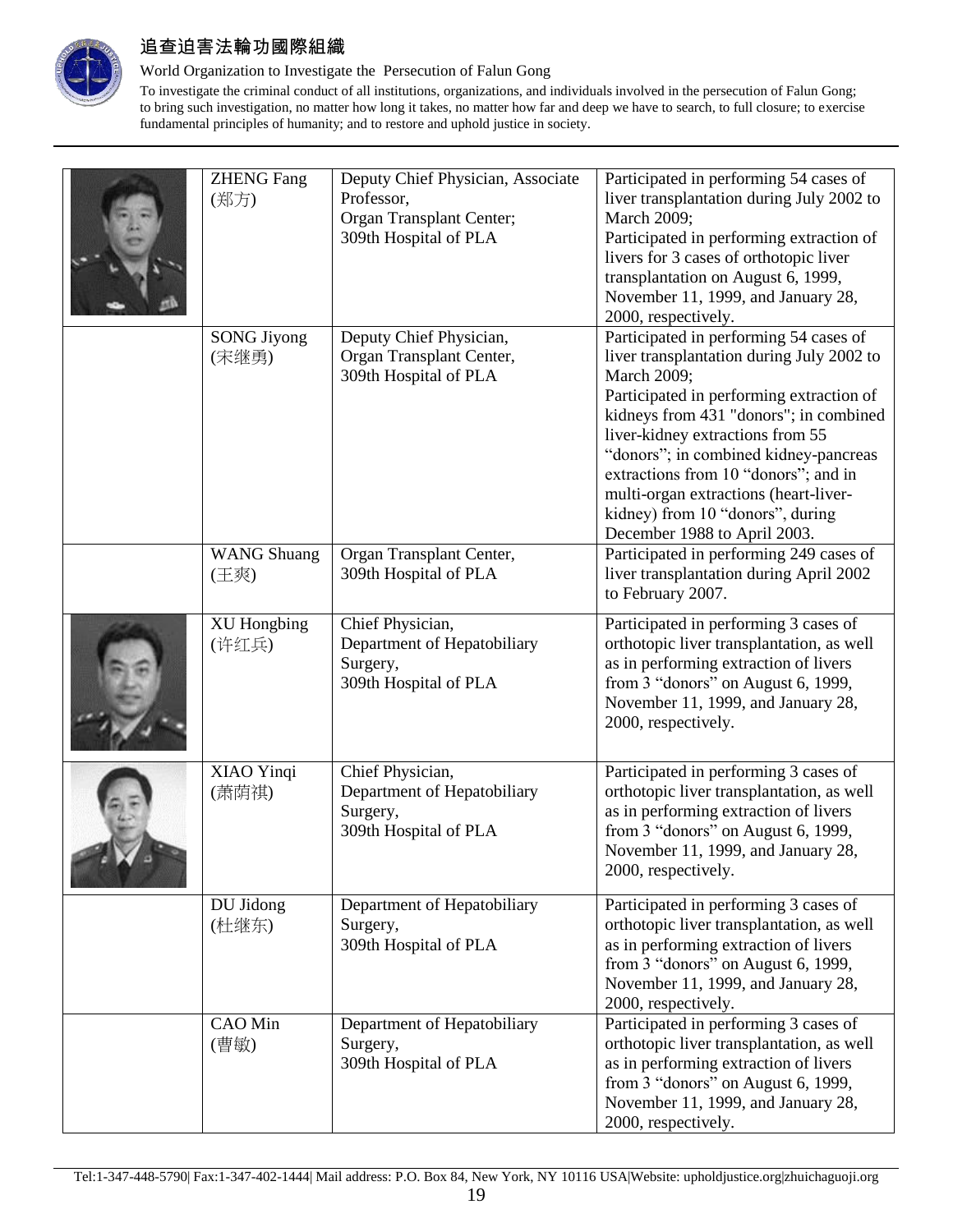

### World Organization to Investigate the Persecution of Falun Gong

| LI Pengcheng<br>(李鹏程)       | Department of Hepatobiliary<br>Surgery,<br>309th Hospital of PLA                                                           | Participated in performing 74 cases of<br>kidney transplantation during June 2004<br>to June 2005.                                                                                                                                                                                                                                                                                                                                                                                                                                                                            |
|-----------------------------|----------------------------------------------------------------------------------------------------------------------------|-------------------------------------------------------------------------------------------------------------------------------------------------------------------------------------------------------------------------------------------------------------------------------------------------------------------------------------------------------------------------------------------------------------------------------------------------------------------------------------------------------------------------------------------------------------------------------|
| <b>YUAN Ming</b><br>(袁铭)    | Deputy Chief Physician,<br>Organ Transplant Center,<br>309th Hospital of PLA                                               | Participated in performing 2 cases of<br>kidney transplantation during January to<br>June in 2010.                                                                                                                                                                                                                                                                                                                                                                                                                                                                            |
| LI Zhouli<br>(李州利)          | Deputy Chief Physician,<br>Organ Transplant Center;<br>Deputy Director,<br>Department of Urology,<br>309th Hospital of PLA | Participated in performing 36 cases of<br>orthotopic liver transplantations from<br>"donors" during May 2009 to May<br>2010;<br>Participated in performing 24 cases of<br>kidney transplantation during February<br>1988 to April 2003; (also reports<br>showing his participation of performing<br>extraction of kidneys from 431<br>"donors"; in combined liver-kidney<br>extractions from 55 "donors"; in<br>combined kidney-pancreas extractions<br>from 10 "donors"; and in multi-organ<br>extractions (heart-liver-kidney) from 10<br>"donors" during the same period.) |
| LI Congran<br>(李聪然)         | Organ Transplant Center,<br>309th Hospital of PLA                                                                          | Participated in performing 36 cases of<br>orthotopic liver transplantations during<br>May 2009 to May 2010.                                                                                                                                                                                                                                                                                                                                                                                                                                                                   |
| <b>CHEN</b> Liping<br>(陈莉萍) | Organ Transplant Center,<br>309th Hospital of PLA                                                                          | Participated in performing 153 cases of<br>kidney transplantation during Febuary<br>1995 to September 2004.                                                                                                                                                                                                                                                                                                                                                                                                                                                                   |
| <b>WANG Qiang</b><br>(王强)   | Deputy Chief Physician,<br>Organ Transplant Center,<br>309th Hospital of PLA                                               | Participated in performing 1,061 cases<br>of kidney transplantation during 2008 to<br>2012.                                                                                                                                                                                                                                                                                                                                                                                                                                                                                   |
| LI Xiang<br>(李响)            | Deputy Chief Physician,<br>Organ Transplant Center,<br>309th Hospital of PLA                                               | Participated in performing 1,061 cases<br>of kidney transplantation during 2008 to<br>2012.                                                                                                                                                                                                                                                                                                                                                                                                                                                                                   |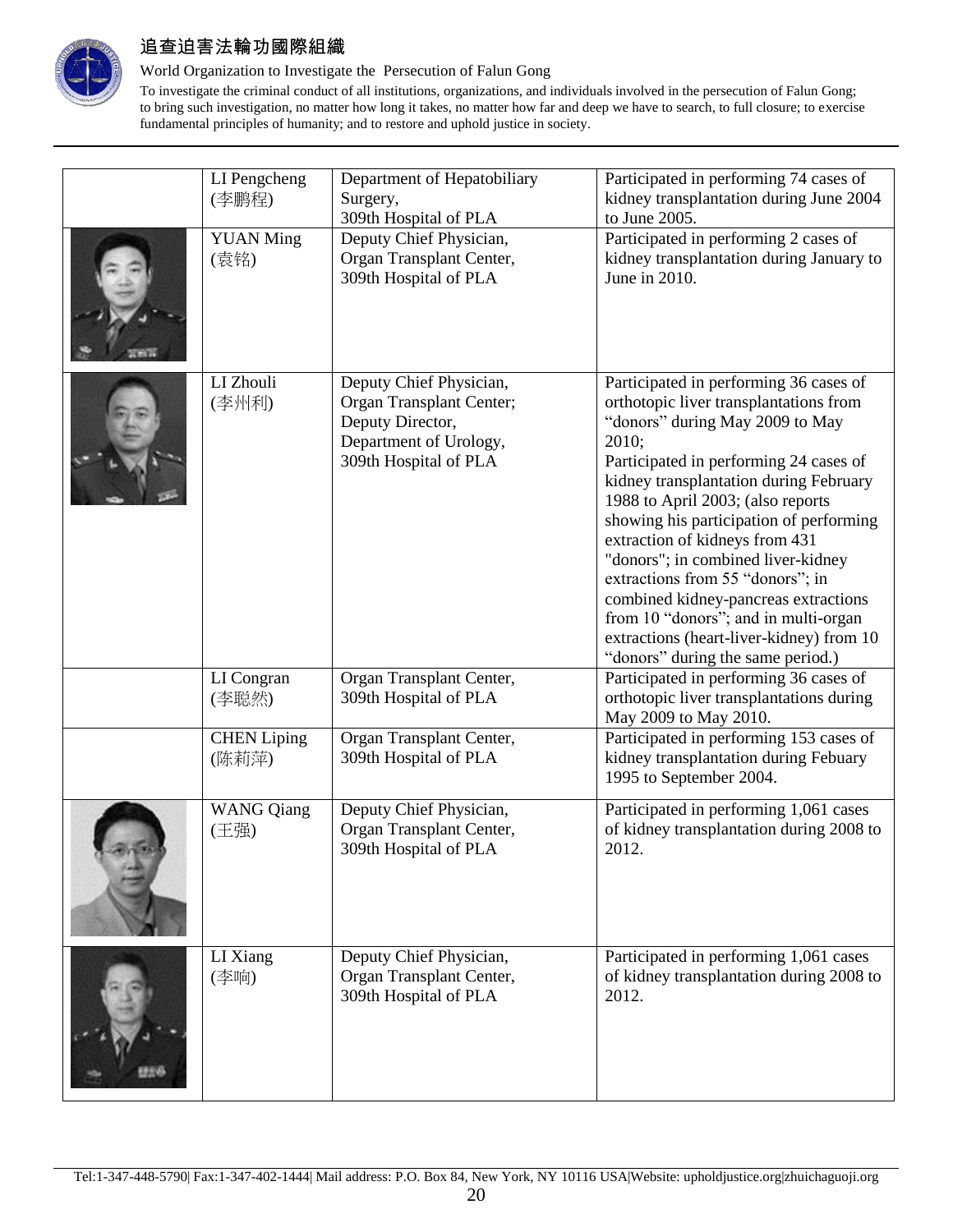

### World Organization to Investigate the Persecution of Falun Gong

| FAN Yu<br>(范宇)                    | Attending Physician,<br>Organ Transplant Center,<br>309th Hospital of PLA                                      | Participated in performing 829 cases of<br>kidney transplantation during 1998 to<br>2005.                                                                                                                                                                                                                                                                                                                                          |
|-----------------------------------|----------------------------------------------------------------------------------------------------------------|------------------------------------------------------------------------------------------------------------------------------------------------------------------------------------------------------------------------------------------------------------------------------------------------------------------------------------------------------------------------------------------------------------------------------------|
| <b>OUYANG Yun</b><br>(欧阳昀)        | Organ Transplant Center,<br>309th Hospital of PLA                                                              | Participated in performing 15 cases of<br>kidney transplantation during 1998 to<br>2005.                                                                                                                                                                                                                                                                                                                                           |
| DU Yuan<br>(杜原)                   | Organ Transplant Center,<br>309th Hospital of PLA                                                              | Participated in performing 15 cases of<br>kidney transplantation during 1998 to<br>2005.                                                                                                                                                                                                                                                                                                                                           |
| <b>CHANG</b><br>Jingyuan<br>(常京元) | Deputy Chief Physician,<br>Organ Transplant Center,<br>309th Hospital of PLA                                   | Participated in performing kidney<br>transplantation for 921 cases during<br>January 2000 to January 2010;<br>Participated in performing extraction of<br>kidneys from 431 "donors"; in combined<br>liver-kidney extractions from 55<br>"donors"; in combined kidney-pancreas<br>extractions from 10 "donors"; and in<br>multi-organ extractions (heart-liver-<br>kidney) from 10 "donors", during<br>December 1988 to April 2003. |
| <b>WANG</b><br>Hongyang<br>(王洪阳)  | The Second Department of<br>Urology,<br>Organ Transplant Center,<br>309th Hospital of PLA                      | Participated in performing kidney<br>transplantation (the number of cases, to<br>be investigated).                                                                                                                                                                                                                                                                                                                                 |
| XIE Junjie<br>(解俊杰)               | The Second Department of<br>Urology,<br>Organ Transplant Center,<br>309th Hospital of PLA                      | Participated in performing 116 cases of<br>kidney transplantation during Febuary 1,<br>2010 to January 31, 2011.                                                                                                                                                                                                                                                                                                                   |
| <b>YUAN</b> Qing<br>(袁清)          | <b>Organ Transplantation Research</b><br>Institute of PLA,<br>309th Hospital of PLA                            | Participated in performing 1,061 cases<br>of kidney transplantation during 2008 to<br>2012.                                                                                                                                                                                                                                                                                                                                        |
| XU Liang<br>(许亮)                  | <b>Organ Transplantation Research</b><br>Institute of PLA,<br>309th Hospital of PLA                            | Participated in performing 1,061 cases<br>of kidney transplantation during 2008 to<br>2012.                                                                                                                                                                                                                                                                                                                                        |
| <b>CUI Hanwen</b><br>(崔瀚文)        | <b>Organ Transplantation Research</b><br>Institute of PLA,<br>309th Hospital of PLA                            | Participated in performing 1,061 cases<br>of kidney transplantation during 2008 to<br>2012.                                                                                                                                                                                                                                                                                                                                        |
| <b>LIU</b> Dezhong<br>(刘德忠)       | Deputy Chief Physician,<br><b>Organ Transplantation Research</b><br>Institute of PLA,<br>309th Hospital of PLA | Participated in performing 25 cases of<br>kidney transplantation during January<br>2003 to December 2007.                                                                                                                                                                                                                                                                                                                          |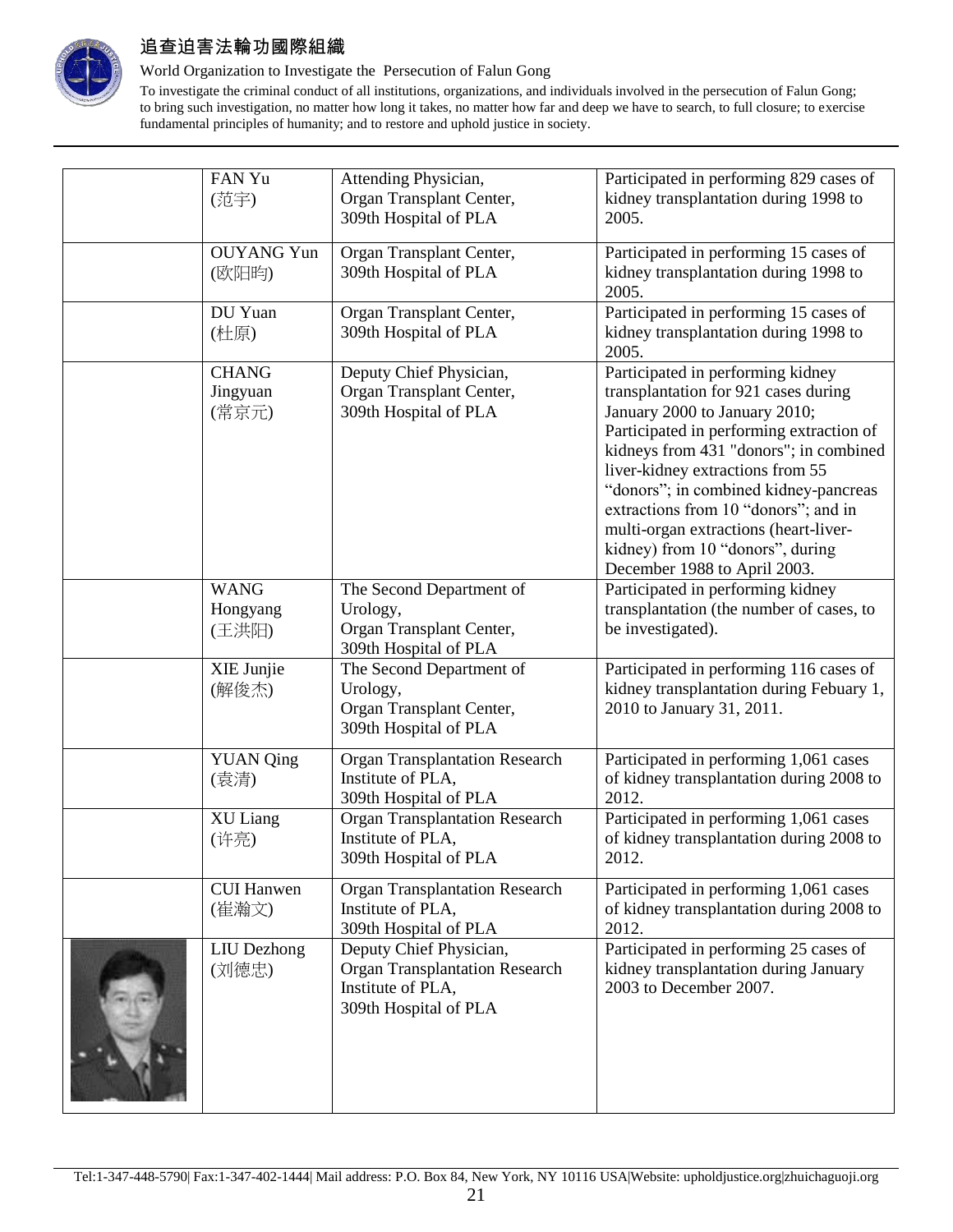

### World Organization to Investigate the Persecution of Falun Gong

| LIU Kuili<br>(刘奎利)<br><b>ZHOU</b><br>Wenqiang<br>(周文强)<br><b>WU</b> Ruojun<br>(武若君) | <b>Organ Transplantation Research</b><br>Institute of PLA,<br>309th Hospital of PLA<br><b>Organ Transplantation Research</b><br>Institute of PLA,<br>309th Hospital of PLA<br>Deputy Chief Physician,<br><b>Organ Transplantation Research</b><br>Institute of PLA,<br>309th Hospital of PLA | Participated in performing 25 cases of<br>kidney transplantation during January<br>2003 to December 2007.<br>Participated in performing 37 cases of<br>kidney transplantation during July 2004<br>to August 2005.<br>Participated in performing 26 cases of<br>kidney transplantation during July 2000<br>to July 2005. |
|-------------------------------------------------------------------------------------|----------------------------------------------------------------------------------------------------------------------------------------------------------------------------------------------------------------------------------------------------------------------------------------------|-------------------------------------------------------------------------------------------------------------------------------------------------------------------------------------------------------------------------------------------------------------------------------------------------------------------------|
| LI Chao<br>(李超)                                                                     | Attending Physician, Lecturer,<br>Organ Transplant Center,<br>309th Hospital of PLA                                                                                                                                                                                                          | Participated ever in performing at least<br>34 cases of kidney transplantation.                                                                                                                                                                                                                                         |
| LIU Lupeng<br>(刘路鹏)                                                                 | Organ Transplant Center,<br>309th Hospital of PLA                                                                                                                                                                                                                                            | Participated in performing kidney<br>transplantation from 166 cadaveric<br>"donors" during January 2001 to<br>January 2003;<br>Participated in performing kidney<br>transplantation for 183 cases during<br>January 2004 to January 2006.                                                                               |
| <b>JIA</b> Jinfeng<br>(贾金凤)                                                         | Organ Transplant Center,<br>309th Hospital of PLA                                                                                                                                                                                                                                            | Participated in performing 187 cases of<br>kidney transplantation during January<br>2004 to June 2005.                                                                                                                                                                                                                  |
| QI Baoyu<br>(齐宝玉)                                                                   | Organ Transplant Center,<br>309th Hospital of PLA                                                                                                                                                                                                                                            | Participated in performing 187 cases of<br>kidney transplantation during January<br>2004 to June 2005.                                                                                                                                                                                                                  |
| <b>ZHENG Huili</b><br>(郑慧丽)                                                         | Organ Transplant Center,<br>309th Hospital of PLA                                                                                                                                                                                                                                            | Participated in performing 361 cases of<br>kidney transplantation during January<br>2000 to December 2003.                                                                                                                                                                                                              |
| <b>HAN Mengxia</b><br>(韩孟霞)                                                         | Organ Transplant Center,<br>309th Hospital of PLA                                                                                                                                                                                                                                            | Participated in performing 361 cases of<br>kidney transplantation during January<br>2000 to December 2003.                                                                                                                                                                                                              |
| LI Gang<br>(李钢)                                                                     | Deputy Chief Physician,<br>Organ Transplant Center,<br>309th Hospital of PLA                                                                                                                                                                                                                 | Participated in performing 116 cases of<br>kidney transplantation during Febuary 1,<br>2010 to January 31, 2011.                                                                                                                                                                                                        |
| LI Kun<br>(李昆)                                                                      | Organ Transplant Center,<br>309th Hospital of PLA                                                                                                                                                                                                                                            | Participated in performing 116 cases of<br>kidney transplantation during Febuary 1,<br>2010 to January 31, 2011.                                                                                                                                                                                                        |
| WANG Zhen<br>(王振)                                                                   | Deputy Chief Physician,<br>Organ Transplant Center,<br>309th Hospital of PLA                                                                                                                                                                                                                 | Participated in performing 921 cases of<br>kidney transplantation during January<br>2000 to January 2010.                                                                                                                                                                                                               |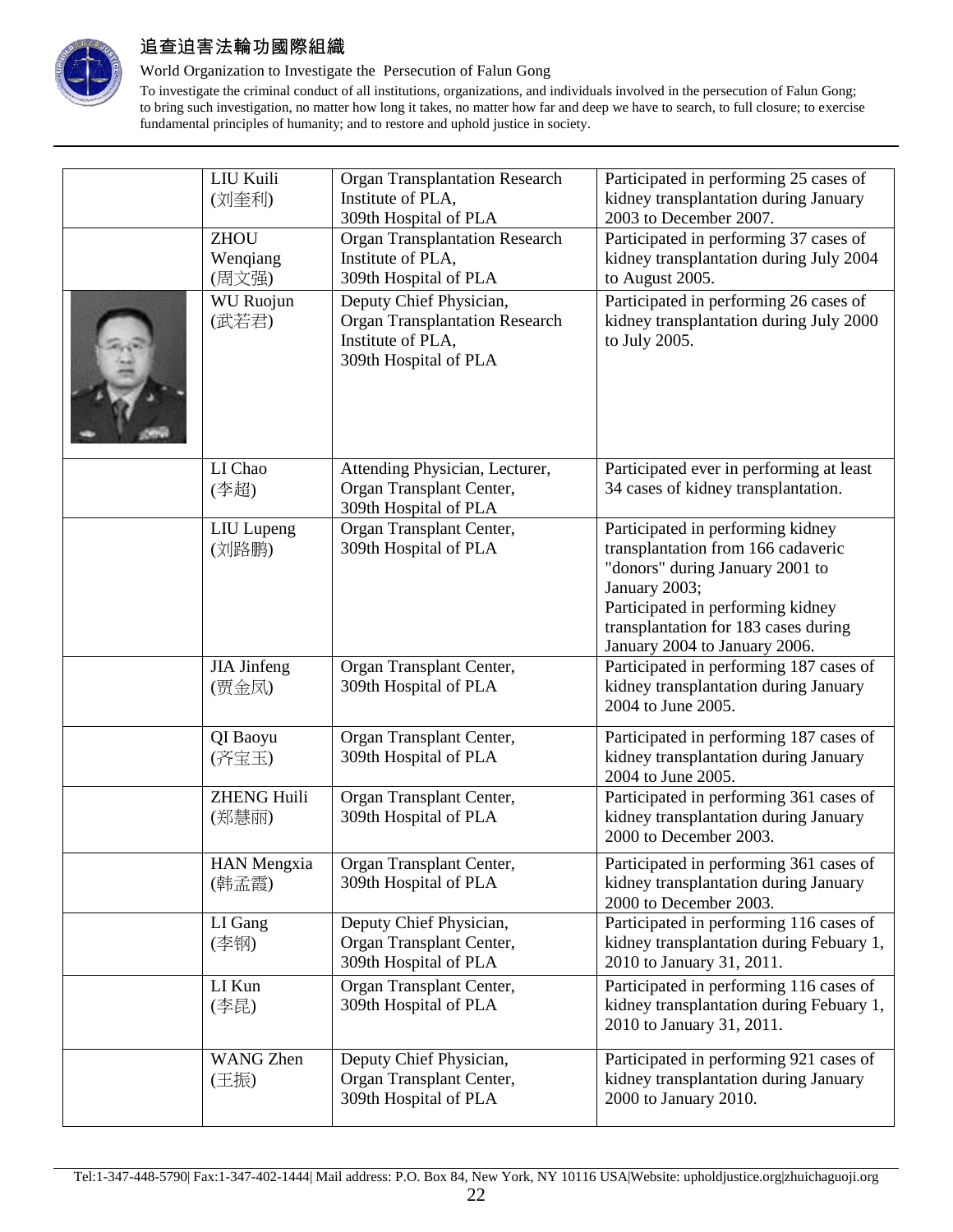

### World Organization to Investigate the Persecution of Falun Gong

To investigate the criminal conduct of all institutions, organizations, and individuals involved in the persecution of Falun Gong; to bring such investigation, no matter how long it takes, no matter how far and deep we have to search, to full closure; to exercise fundamental principles of humanity; and to restore and uphold justice in society.

| WEI Xing<br>Attending Physician,<br>Participated in performing 1,061 cases<br>Organ Transplant Center,<br>of kidney transplantation during 2008 to<br>(韦星)<br>309th Hospital of PLA<br>2012.<br>LI Yuanxin<br>Chief Physician,<br>Participated in performing 15 cases of<br>small intestines transplantation<br>(李元新)<br>Deputy Director,<br>organized by Nanjing General Hospital<br>Director, Ward Two, Department of<br>of Nanjing Military Command, PLA<br>Surgery,<br>309th Hospital of PLA<br>during 1994 to 2009; (also reports<br>showing his participation of performing<br>extraction of en bloc procurement for<br>extraction of intestines from 6 "donors"<br>up to 2000; performing multi-organ<br>extractions (liver- small intestine-<br>pancreas-spleen- kidney) from a "donor"<br>up to 2004; performing extraction of<br>abdominal organs from 8 "donors"<br>during 2007 to 2009.)<br>Cogas conducted Department: the hospital had comicd on 5 gases of heart transplantation and 2 gases of lung | <b>ZHANG Chao</b><br>(张潮) | Organ Transplant Center,<br>309th Hospital of PLA | Participated in performing 921 cases of<br>kidney transplantation during January<br>2000 to January 2010. |
|---------------------------------------------------------------------------------------------------------------------------------------------------------------------------------------------------------------------------------------------------------------------------------------------------------------------------------------------------------------------------------------------------------------------------------------------------------------------------------------------------------------------------------------------------------------------------------------------------------------------------------------------------------------------------------------------------------------------------------------------------------------------------------------------------------------------------------------------------------------------------------------------------------------------------------------------------------------------------------------------------------------------|---------------------------|---------------------------------------------------|-----------------------------------------------------------------------------------------------------------|
|                                                                                                                                                                                                                                                                                                                                                                                                                                                                                                                                                                                                                                                                                                                                                                                                                                                                                                                                                                                                                     |                           |                                                   |                                                                                                           |
|                                                                                                                                                                                                                                                                                                                                                                                                                                                                                                                                                                                                                                                                                                                                                                                                                                                                                                                                                                                                                     |                           |                                                   |                                                                                                           |

**Cases conducted/Department:** the hospital had carried on 5 cases of heart transplantation and 2 cases of lung transplantation.

| <b>ZHANG</b><br>Xianghua<br>(张向华) | Chief Physician,<br>Director,<br>"China-Germany" Heart Center,<br>309th Hospital of PLA                        | Participated in performing one case of<br>heart transplantation on November 11,<br>1999;<br>participated in performing one case of<br>double lungs transplantation on April<br>11, 2006;<br>Participated in performing one case of<br>combined heart-kidney transplantation<br>on May 28, 2008. |
|-----------------------------------|----------------------------------------------------------------------------------------------------------------|-------------------------------------------------------------------------------------------------------------------------------------------------------------------------------------------------------------------------------------------------------------------------------------------------|
| LI Haibin<br>(李海斌)                | Heart-Lung Transplantation<br>Collaborating Group,<br>Organ Transplant Center of PLA,<br>309th Hospital of PLA | Participated in performing 2 cases of<br>heart transplantation, one case of lung<br>transplantation, and one case of<br>combined lung-kidney transplantation<br>during 2004 to 2010.                                                                                                            |
| <b>WANG</b><br>Zhuoqiang<br>(王卓强) | Heart-Lung Transplantation<br>Collaborating Group,<br>Organ Transplant Center of PLA,<br>309th Hospital of PLA | Participated in performing 2 cases of<br>heart transplantation, one case of lung<br>transplantation, and one case of<br>combined lung-kidney transplantation<br>during 2004 to 2010.                                                                                                            |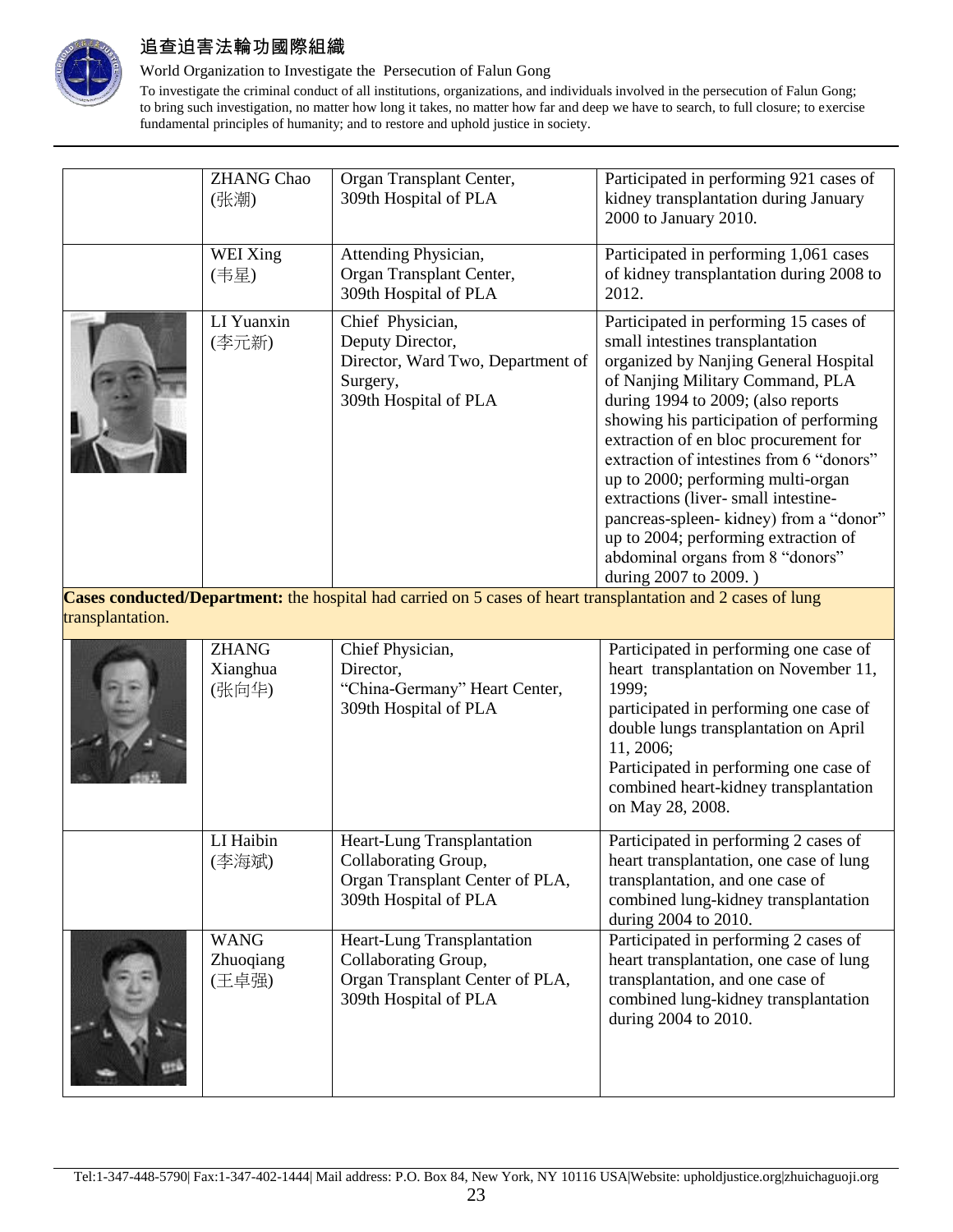

#### World Organization to Investigate the Persecution of Falun Gong

|                                                                | <b>CHEN Xiang</b><br>(陈翔) | Heart-Lung Transplantation<br>Collaborating Group,<br>Organ Transplant Center of PLA,<br>309th Hospital of PLA | Participated in performing 2 cases of<br>heart transplantation, one case of lung<br>transplantation, and one case of<br>combined lung-kidney transplantation<br>during 2004 to 2010. |  |
|----------------------------------------------------------------|---------------------------|----------------------------------------------------------------------------------------------------------------|--------------------------------------------------------------------------------------------------------------------------------------------------------------------------------------|--|
|                                                                | LI Hongmei<br>(李红梅)       | Heart-Lung Transplantation<br>Collaborating Group,<br>Organ Transplant Center of PLA,<br>309th Hospital of PLA | Participated in performing 2 cases of<br>heart transplantation, one case of lung<br>transplantation, and one case of<br>combined lung-kidney transplantation<br>during 2004 to 2010. |  |
|                                                                | LIU Jingtao<br>(刘京涛)      | Heart-Lung Transplantation<br>Collaborating Group,<br>Organ Transplant Center of PLA,<br>309th Hospital of PLA | Participated in performing 2 cases of<br>heart transplantation, one case of lung<br>transplantation, and one case of<br>combined lung-kidney transplantation<br>during 2004 to 2010. |  |
|                                                                | HU Xiao<br>(胡晓)           | Heart-Lung Transplantation<br>Collaborating Group,<br>Organ Transplant Center of PLA,<br>309th Hospital of PLA | Participated in performing 2 cases of<br>heart transplantation, one case of lung<br>transplantation, and one case of<br>combined lung-kidney transplantation<br>during 2004 to 2010. |  |
|                                                                | LI Tinghui<br>(李廷慧)       | Department of Cardiothoracic<br>Surgery,<br>309th Hospital of PLA                                              | Participated in performing 12 cases of<br>heart transplantation during 2000 to<br>2005.                                                                                              |  |
|                                                                | HOU Xiaobin<br>(侯晓彬)      | Department of Cardiothoracic<br>Surgery,<br>309th Hospital of PLA                                              | Participated in performing 12 cases of<br>heart transplantation during 2000 to<br>2005.                                                                                              |  |
| <b>Cases conducted/Department:</b> Department of Ophthalmology |                           |                                                                                                                |                                                                                                                                                                                      |  |
|                                                                | <b>GUAN Juan</b><br>(关娟)  | Chief Physician,<br>Department of Ophthalmology,<br>309th Hospital of PLA                                      | Specialized in corneal transplantation.                                                                                                                                              |  |
| <b>Back to Contents</b>                                        |                           |                                                                                                                |                                                                                                                                                                                      |  |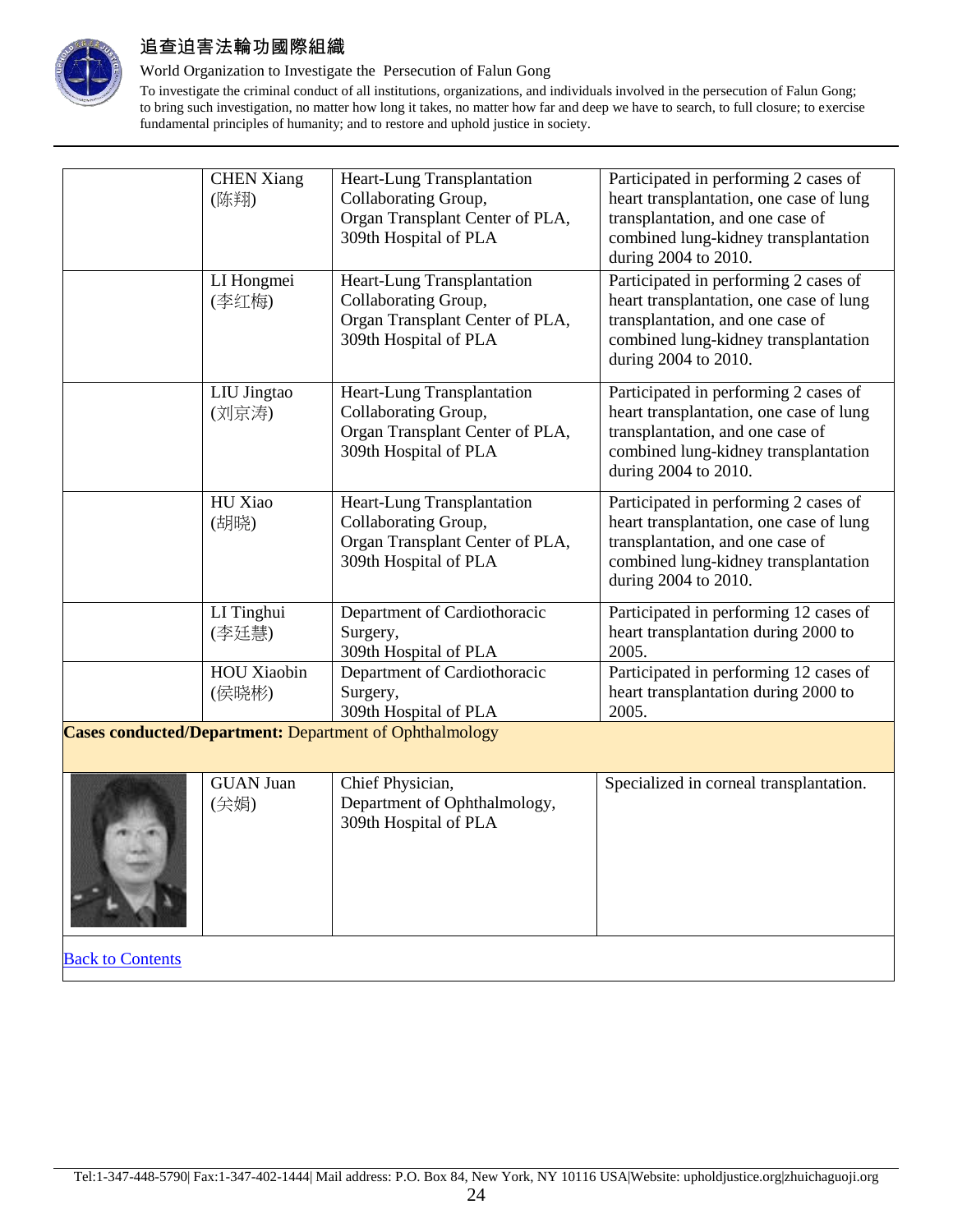

World Organization to Investigate the Persecution of Falun Gong To investigate the criminal conduct of all institutions, organizations, and individuals involved in the persecution of Falun Gong; to bring such investigation, no matter how long it takes, no matter how far and deep we have to search, to full closure; to exercise fundamental principles of humanity; and to restore and uphold justice in society.

### **References**

 $\overline{a}$ 

- <sup>1</sup> Website, baike.baidu, about Chinese People's Liberation Army General Hospital (301th Hospital of PLA) 《百度百科》中国人民解放军总医院
- $2$  National Health and Family Planning Commission of the PRC website, about Office of the Ministry of Health Notice on Human Organ transplant Registration in Institutes Nationwide, and Accessory 1: The First List of Hospitals Accredited by Human Organ Transplant Clinical Application Committee of the Ministry of Health (on May 23, 2007) 《中华人民共和国国家卫生和计划生育委员会网站》2007 年 08 月 06 日"卫生部办公厅关于做好人体器官移植 诊疗科目登记工作的通知附件:1、第一批通过卫生部人体器官移植技术临床应用委员会审核医院名单.doc"
- <sup>3</sup> Zhao Guo-hua, Dong Jun, Ma Xin, Ao Jian-hua, Zhang Zu, Hong Bao-fa. Analysis of 42 cases of uroepithelial tumors s in kidney transplantation recipients. CHINA JOURNAL OF EMERGENCY RESUSCITATION AND DISASTER MEDICINE 2010 , 5 (7): 634-636.

作者: 赵国华、董隽、马鑫、敖建华、张旭、洪宝发(中国人民解放军总医院泌尿外科,100038); "肾移植术后尿 路上皮癌 42 例分析" 《中国急救复苏与灾害医学杂志》2010 年 05 卷 07 期 634-636 页

- <sup>4</sup> Website, transplantation, reported on November 14, 2011, about First Re-union of Recipients of Liver Transplant organized by Chinese People's Liberation Army General Hospital (301th Hospital of PLA) 《中国器官移植网》 2011 年 11 月 14 日 "肝友会",传递温暖和坚强 解放军总医院第一届肝友会
- <sup>5</sup> YANG Yan-feng, HUANG Yi-fei, WANG Li-qiang, YIN Ding-fang, ZHANG Kun. Risk factors for corneal graft failure and rejection in penetracting keratoplasty. Acad J PLA Postgrad Med Sch 2005; 26(3):164-166. ( "穿透性角膜移植患者植片衰竭和植片排斥的危险因素分析" 《军医进修学院学报》2005 年 26 卷 03 期 164- 166 页;作者:杨艳峰、黄一飞、王丽强、尹东方、张鲲 (100853,中国北京解放军总医院眼科))
- <sup>6</sup> Li-Qiang Wang, Yi-Fei Huang, Ying Dong, Li Liu. Clinical Study of Combined Pentrating Keratoplasty with Vitreoretinal Surgery. INTERNATIONAL JOURNAL OF OPHTHALMOLOGY 2005; 5(6): 1107-1109. 作者:王丽强、黄一飞、董莹、刘丽 (100853,中国北京市,解放军总医院眼科); 《国际眼科杂志》2005 年 5 卷 06 期 1107-1109 页(英文期刊名: INTERNATIONAL JOURNAL OF OPHTHALMOLOGY) "玻璃体视网膜 手术联合穿透性角膜移植手术因素分析"
- $<sup>7</sup>$  The First Affiliated Hospital of Chinese PLA General Hospital (304th Hospital of PLA) website, Overview (of the</sup> hospital) 《解放军总医院第一附属(304)医院》医院简介
- <sup>8</sup> National Health and Family Planning Commission of the PRC website, about The List of Hospitals Accredited to Perform Human Organ Transplant (released on August 1, 2013) 《中华人民共和国国家卫生和计划生育委员会网站》2013 年 8 月 1 日"已批准开展人体器官移植项目的医院名 单"
- <sup>9</sup> The First Affiliated Hospital of Chinese PLA General Hospital (304th Hospital of PLA) website, for Introduction of the Department of Urology 《解放军总医院第一附属医院》科室简介 泌尿外科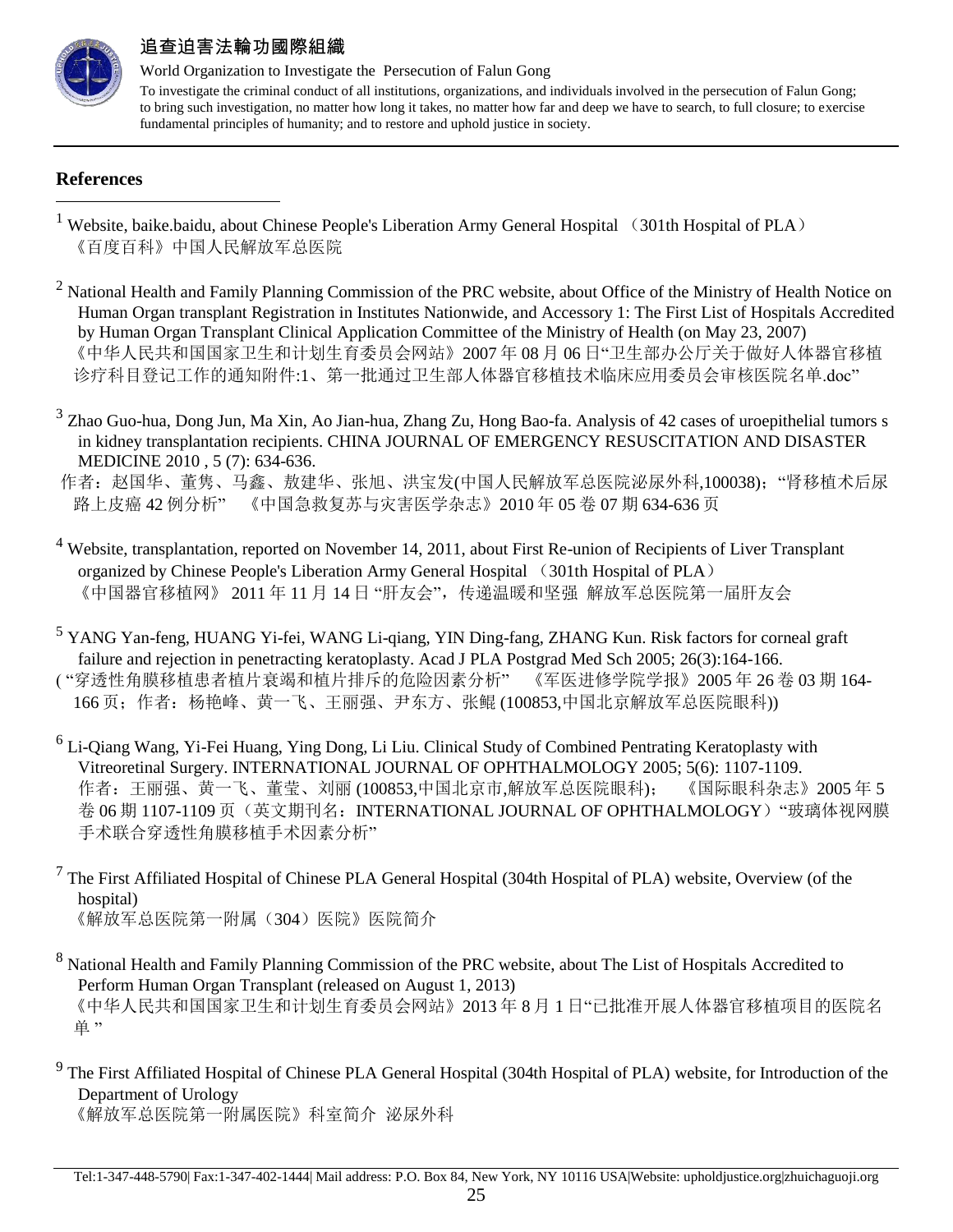

 $\overline{a}$ 

## 追查迫害法輪功國際組織

World Organization to Investigate the Persecution of Falun Gong

- <sup>10</sup> Website, haodf, about Department of Hepatobiliary Surgery, The First Affiliated Hospital of Chinese PLA General Hospital (304th Hospital of PLA) 《好大夫在线》304 医院肝胆外科
- $11$  309th Hospital of PLA website, Overview (of the hospital) 《解放军第 309 医院》医院简介
- <sup>12</sup> National Health and Family Planning Commission of the PRC website, about The List of Hospitals Accredited to Perform Human Organ Transplant (released on August 1, 2013) 《中华人民共和国国家卫生和计划生育委员会网站》2013 年 8 月 1 日"已批准开展人体器官移植项目的医院名 单
- <sup>13</sup> 309th Hospital of PLA website, for Introduction of the Department of Urology 《中国人民解放军 309 医院》 科室介绍
- <sup>14</sup> Website, mzzjw, reported on March 23, 2012, about Organ Transplant Center, 309th Hospital of PLA written by Zhanfen Hu as for the service of kidney and liver transplantation for Tibetian people 《中国民族报》仁心仁术,让更多藏族患者获新生 解放军 309 医院全军器官移植中心热心服务藏族群众纪实
- <sup>15</sup> 309th Hospital of PLA website, for Introduction of the "Center of Organ transplantation" (on November 17, 2010) 《解放军第 309 医院》器官移植中心简介 2010 年 11 月 17 日
- <sup>16</sup> 309th Hospital of PLA website, for Introduction of a Chief Physician DU Guosheng in the Organ Transplant Center 《中国人民解放军 309 医院》 杜国盛介绍
- $^{17}$  309th Hospital of PLA website, for Introduction of the "Center of Organ transplantation" (on November 17, 2010) 《解放军第 309 医院》器官移植中心简介 2010 年 11 月 17 日
- <sup>18</sup> Website, familydoctor, about the Department of Cardiothoracic Surgery, 309th Hospital of PLA 《家庭医生在线》 解放军第 309 医院心胸外科
- <sup>19</sup> Fang Jing-zhong, He Ying-rui, Li Ting-hui, Hou Xiao-bin. Dynamic mornitoring by cardiac ultrasound in early stage after orthotopic heart transplantation. The Journal of Practical Medicine 2006; 22: 2856-2858.(in Chinese) 作者:方景中、黑颖睿 (252600,山东省聊城市第二人民医院超声科); 李廷慧 、 侯晓彬 (100091,北京市,解放 军总医院第二附属医院心胸外科); 《实用医学杂志》2006年 22卷 24 期 2856-2858 页 (英文期刊名: The Journal of Practical Medicine) "同种原位心脏移植术后早期心脏超声动态监测"
- <sup>20</sup> Website, familydoctor.com.cn, about the Department of Cardiothoracic Surgery, 309th Hospital of PLA 《家庭医生在线》 解放军第 309 医院心胸外科